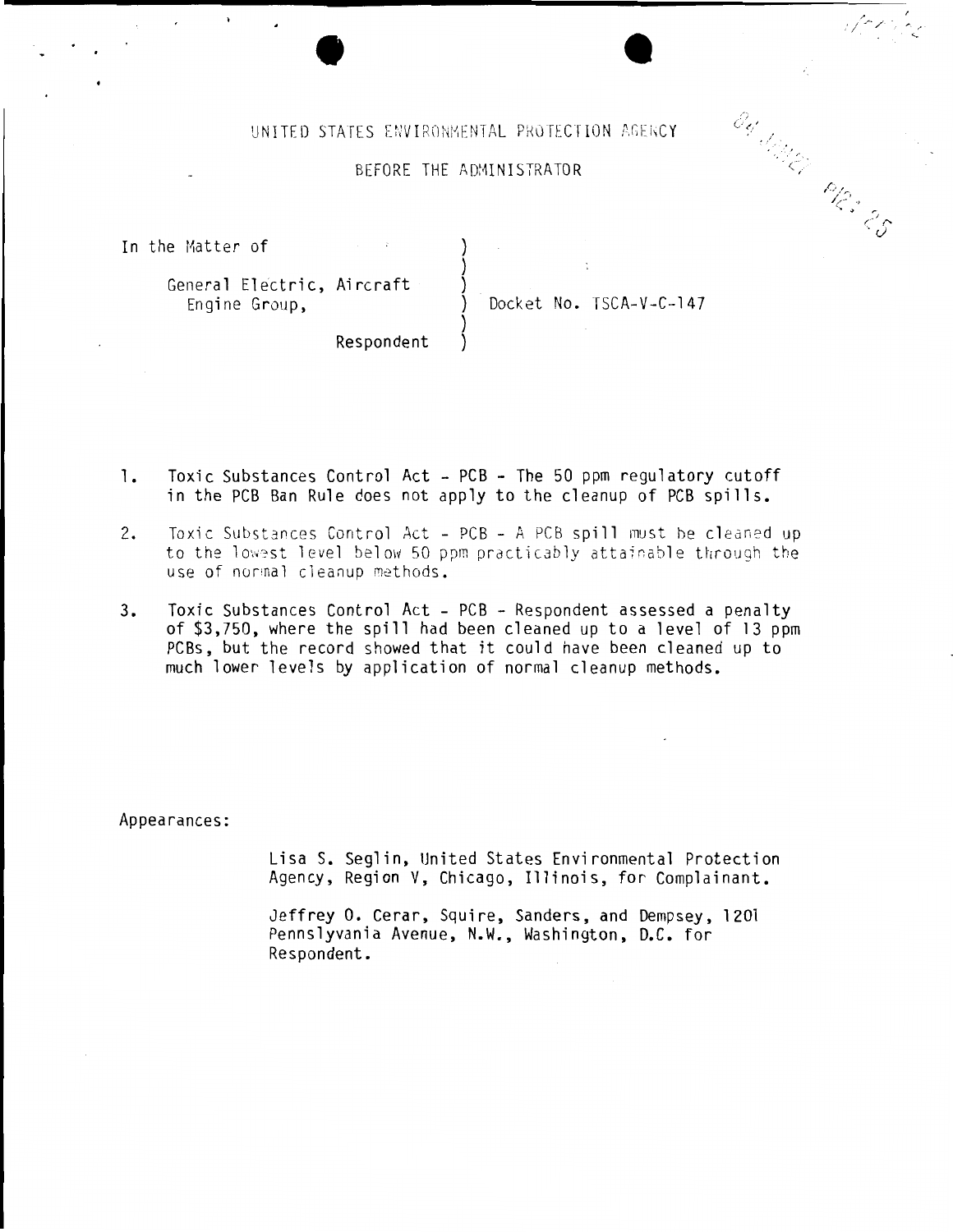### INITIAL D[CIS10N

This is a proceeding under the Toxic Substances Control Act ("TSCA"), section  $16(a)$ , 15 U.S.C. 2615 $(a)$ , for the assessment of civil penalties for violation of a rule promulgated under section 6(e) of the Act, 15 U.S.C. 2605(e), establishing prohibitions and requirements for the manufacture, processing, distribution in commerce, use, diposal, storage and marking of  $\frac{1}{2}$ polychlorinated biphenyls ("PCB Ban Rule"), 40 C.F.R. Part 761. complaint issued by the Director, Waste Management Division, Region V, United States Environmental Protection Agency {"EPA"), charged Respondent General Electric Aircraft Engine Group ("General Electric") with violation of the PCB Ban Rule by storing a 55-gallon drum containing PCB contaminated material and five 5-gallon cans of PCB liquids in a storage area not complying with the requirements of the PCB Ban Rule, by failing to mark the storage area as required by the Rule, by not maintaining records required by the Rule with respect to the drum and containers, and with not properly disposing of PCBs that were released after a high pressure airline ruptured. A total penalty of \$20,000 was requested, \$1,500 for the storage violation, \$500 for the marking violation, \$1,000 for the recordkeeping violation and \$17,000 for the disposal violation.

l/ Section 16(a) provides in pertinent part as follows: "(1) Any person who violates a provision of section 15 shall be liable to the United States for a civil penalty in an amount not to exceed \$25,000 for each such violation. Each day such violation continues shall, for the purposes of this subsection, constitute a separate violation of section 15."

TSCA, section 15, makes it unlawful among other acts, for any person to "(1) fail or refuse to comply with  $\ldots$  (c) any rule promulgated  $\ldots$ under section . . . 6."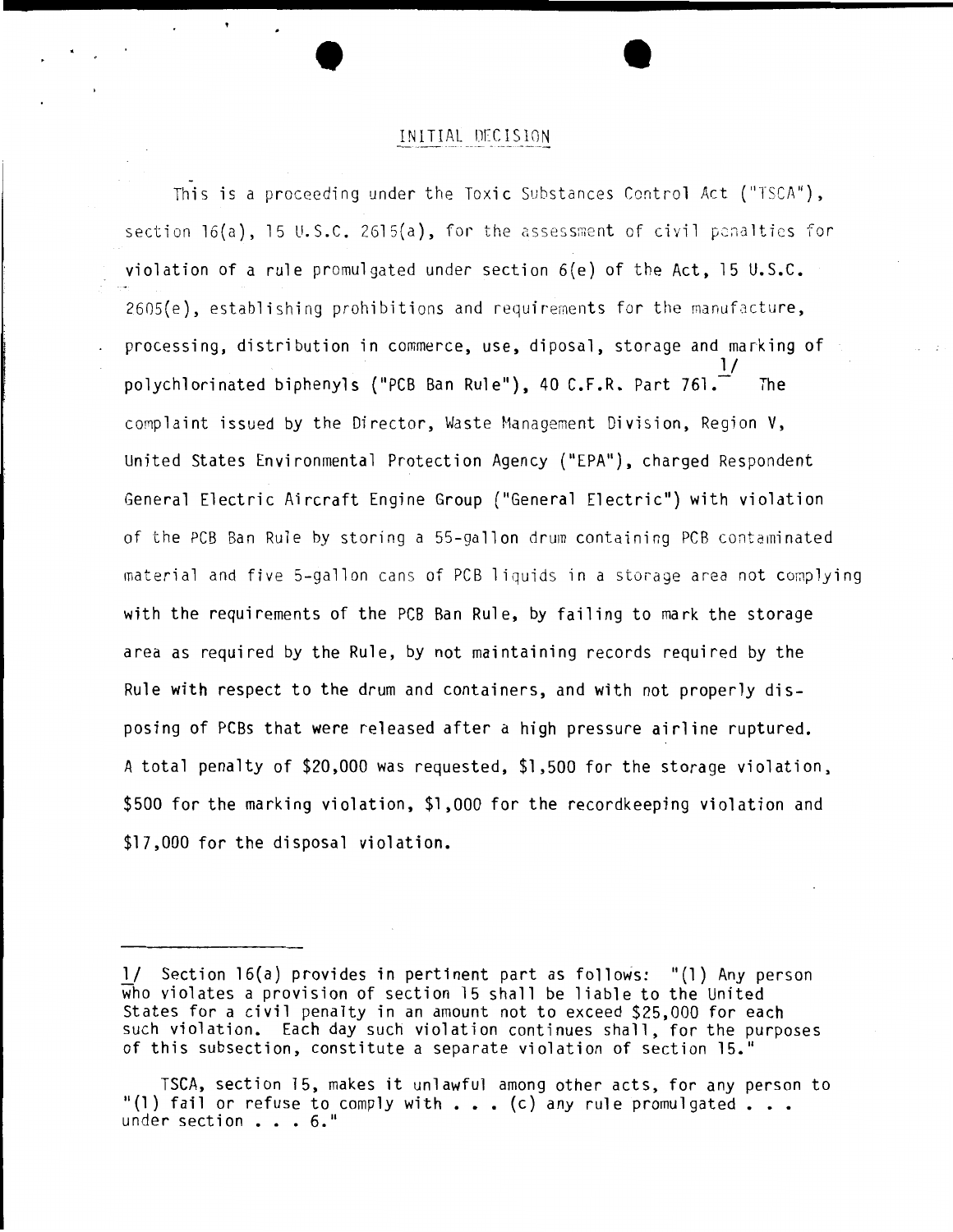General Electric filed an answer to the complaint. The issues as to the storage, marking, and recordkeeping violations, however, were really defined by a stipulation between the parties, according to which the charge relating to the 5-gallon containers was dropped, the remaining violations admitted, and as to the requested penalty for them, General Electric disputed only the appropriateness of the penalty for the recordkeeping violation involving the 55-gallon drum.  $\frac{27}{100}$  With respect to the alleged improper disposal. General Electric denied the violation, asserting that by cleaning up the PCBs released by the rupture of the airline to a level of less than 50 ppm, it had complied with the PCB Ban Rule. General Electric also contended that the requested penalty for that violation was excessive.

A hearing was held in Washington, D.C. on October 12, 1983. Thereafter, each party submitted proposed findings of fact, conclusions of law and a proposed order together with supporting briefs. On consideration of the entire record and the submissions of the parties, a penalty of \$6,750 is assessed. The findings, conclusions and reasons for this penalty follow. All proposed findings and conclusions which are inconsistent with this decision are rejected.

#### Findings of Fact

1. Respondent General Electric is a New York Corporation which at all times  $\frac{3}{ }$ relevant to this action maintained a facility in Cincinnati, Ohio. $\overline{\phantom{a}}$ 2. On October 6, 1982, an inspection of the General Electric facility was

 $\bullet$   $\bullet$   $\bullet$ 

<sup>2/</sup> See Transcript of Proceedings ("Tr.") 4.

<sup>3/</sup> According to the complaint, Par. 1, which was not denied by General Electric, the facility was located in Cincinnati, Ohio. The actual location appears to have been in Evendale, Ohio, a suburb of Cincinnati. See Respondent's proposed finding of fact No. 2. In the transcript, the location is referred to as "Eatondale". See e.g., Tr. 86.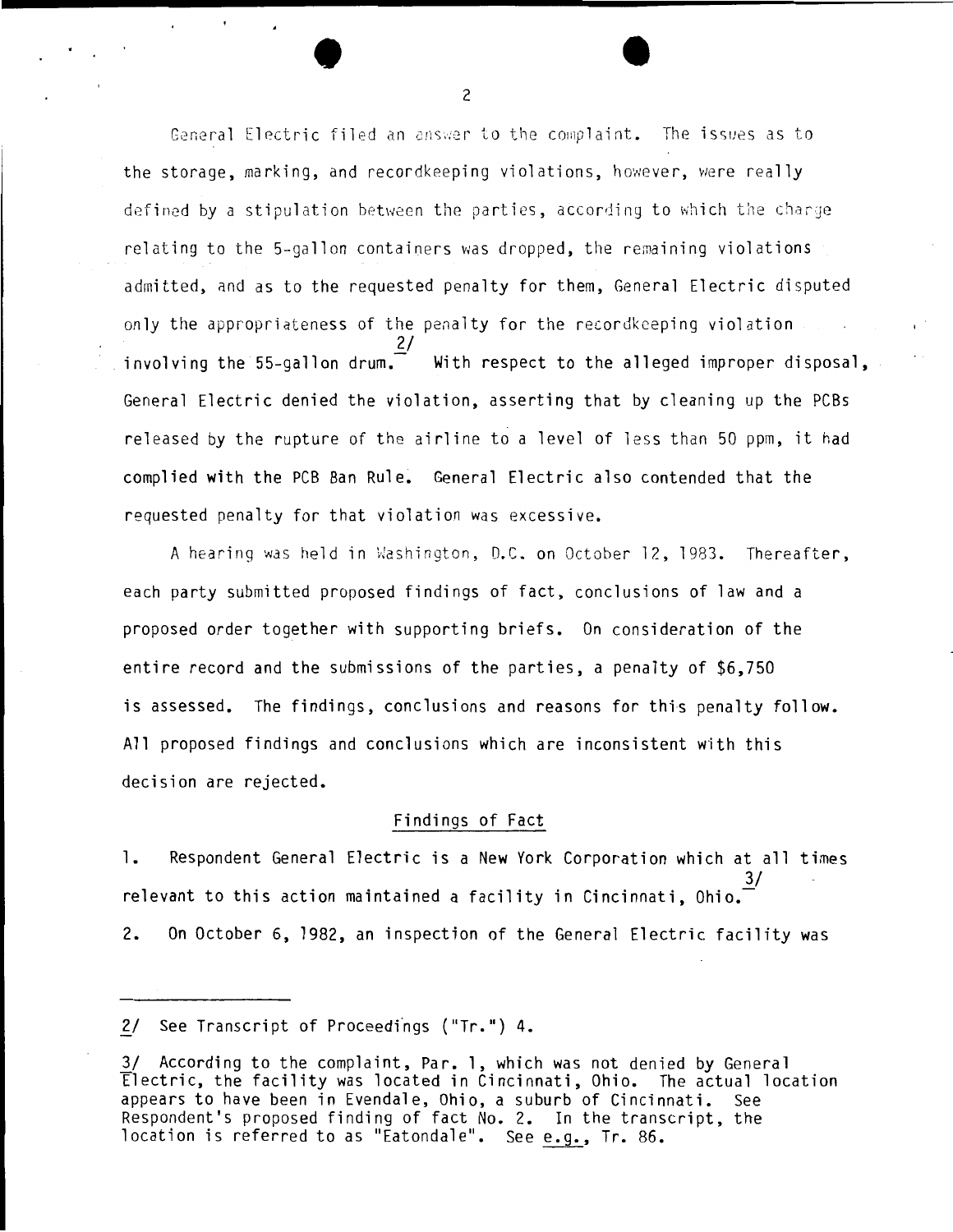conducted by Ohio Environmental Protection Agency employees as representatives of the EPA to determine compliance with the PCB Ban Rule. Complainant's Exhibit  $l$ : Tr. 9.

3. At the time of the inspection, General Electric maintained one 55 gallon drum of PCB solids in a PCB storage area in Building 705 which was not curbed as required by 40  $C.F.R. 761.65(b)$ . Answer, Par.1; Tr. 4. 4. At the time of the inspection, the PCB storage area in Building 705 was not marked as required by 40 C.F.R. 761.40(e)(10). Answer, Par. 4; Tr. 4.

5. At the time of the inspection, the annual PCB document maintained by General Electric for the facility did not show the date the 55-gallon drum of PCB solids was removed from service, the date it was placed in storage for disposal, and the total weight in kilograms of PCBs as required by 40 C.F.R. 761.180(a). Answer, Par. 5; Tr. 4.

6. At the time of the inspection, the EPA inspectors observed an oily residue on an interior wall and adjoining ceiling in Building 302, in an area used as a machine shop. The residue was heavier at the top of the wall and on the ceiling, and lighter at the bottom of the wall, indicating that the oil had run down the wall. Tr. 12, 103; Complainant's Exhibit 1. 7. The inspectors took two swab samples from the wall, one from the sixth or ninth cinderblock up from the floor, and one from the fourteenth cinderblock. The samples were taken by wiping a cotton swab dipped in hexane, a solvent, over a 100 square centimeter (100 cm2) area marked out  $4/$ with a template. Tr. 13-15; Complainant's Exhibit 1.

 $\bullet$   $\bullet$   $\bullet$ 

<sup>4/</sup> While Ms. Sword testified that she took a swab sample from the ninth cinderblock up from the floor {Tr. 14), the inspection report states that the sample was taken six blocks from the floor (Complainant's Exhibit 1). It is immaterial whether it was the sixth or the ninth block.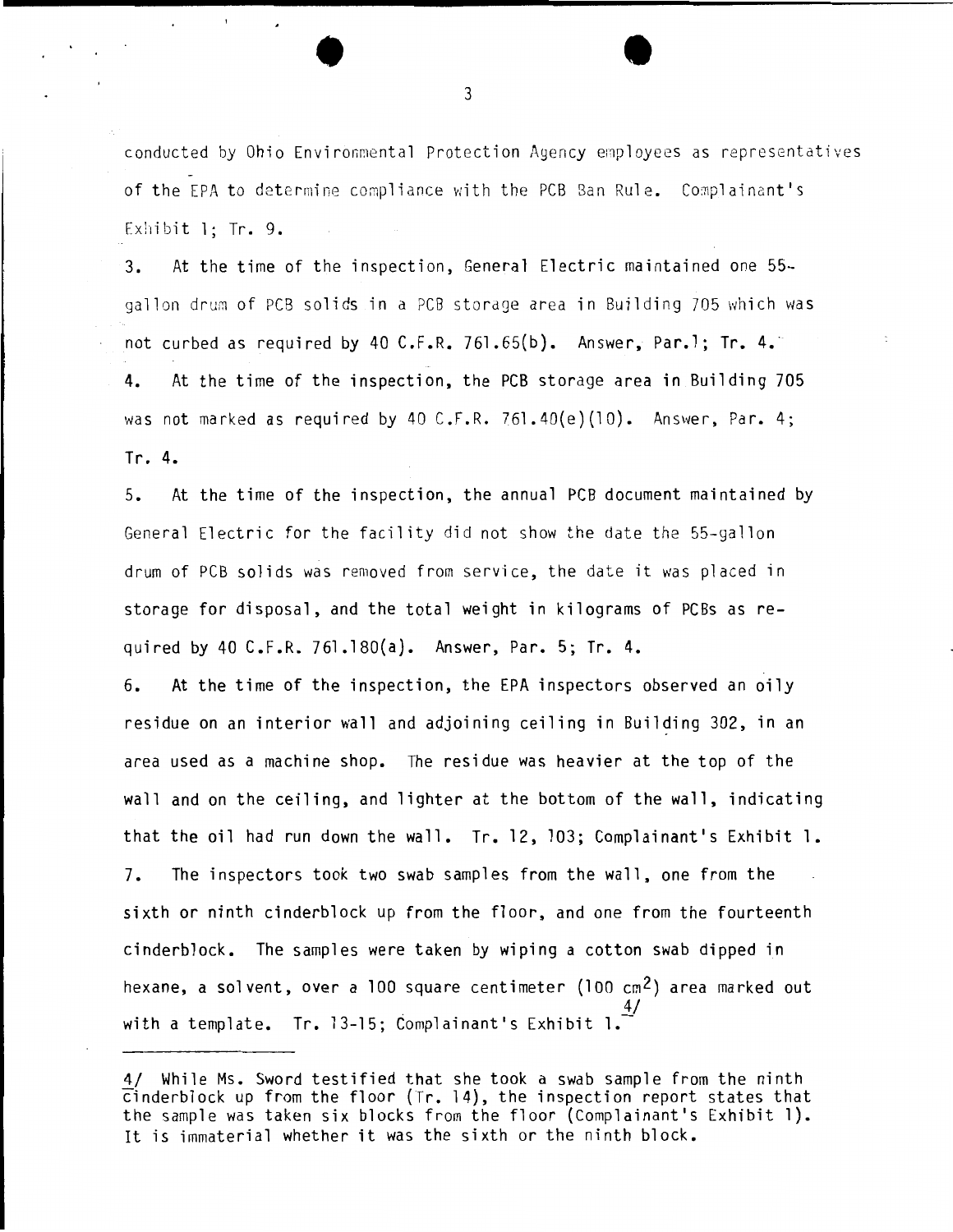8. Sample ER 335, taken 14 blocks up from the floor, on analysis, disclosed a PCB concentration of 2.2 micrograms/cm<sup>2</sup> (220 ug/100 cm<sup>2</sup>), and sample ER 336 taken from the block closer to the floor disclosed a PCB concentration of 0.31 micrograms/cm<sup>2</sup> (31 ug/100 cm<sup>2</sup>). Complainant's Exhibit 1: Tr. 45 9. Duplicate samples were taken by the inspectors from  $100 \text{ cm}^2$  areas adjacent to the EPA's sample areas, and given to General Electric. These were tested for General Electric by Kettering Laboratories and were reported to contain 13 and 2.5 parts per million (ppm) PCRs respectively in a 10 ml 5/ hexane solution. Tr. 14: General Electric proposed finding No. 38. 10. The oily residue on the wall and ceiling resulted from the rupture of a compressor airline in Building 302 on February 17,1982. The history of this incident and General Electric's actions with respect to it are as follows:

A. The airline rupture spread asbestos insulation on the outside of the line throughout the area and also sprayed the wall and ceiling in the vicinity of the ruptured pipe with about two to three quarts of oil that had accumulated inside the pipe. Tr. 88, 103; Complainant's Exhibit 5; Respondent's Exhibit 3.

<sup>5/</sup> General Electric as support for the results of the Kettering tests cites a document not introduced into evidence but furnished in its prehearing exchange as "Respondent's Document 2." A document not introduced into evidence does not consitute evidence and cannot be relied on to support a finding, unless it is a document that can be officially noticed, which cannot be said of Document 2. The EPA, however, has not questioned General Electric's proposed finding that PCBs were present on the wall in the concentrations stated, but instead has taken the position that even if PCBs were present in such concentrations, it would still be a violation of the disposal requirements. See infra at 14, n.25. Accordingly, General Electric's proposed finding is accepted as reliably stating the results of the Kettering test.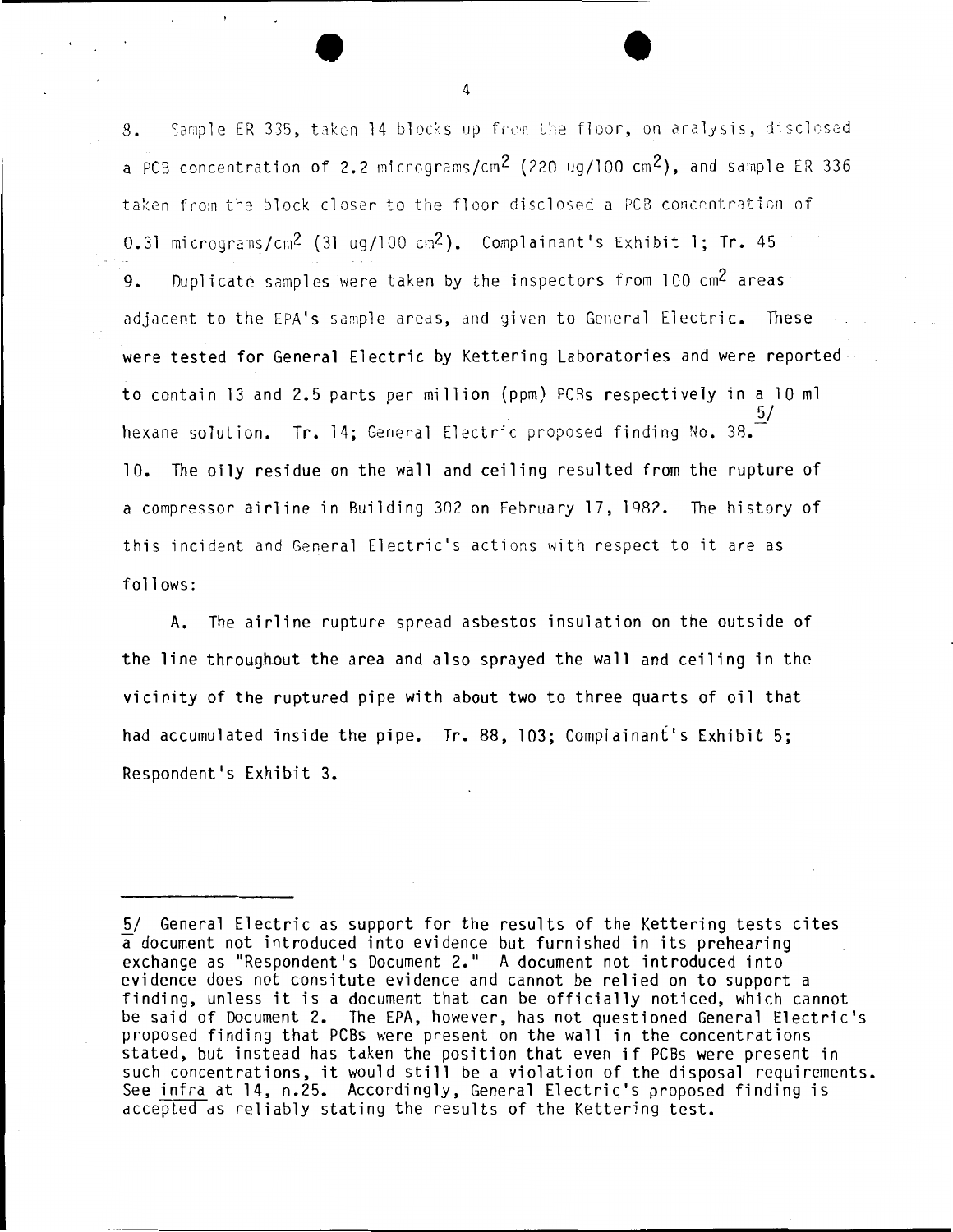B. General Electric immediately began to clean up the debris from the spill. At that point it was unaware that the spattered oil contained PCBs and directed its efforts to removing the asbestos. The cleanup included twice wiping down the wall on which the oil had sprayed with  $1,1,1$ trichloroethane, a solvent that di ssolves oil. Tr. 90, 114, 140, 142. C. Samples of the oil on the wall were taken immediately after the airline rupture and before cleanup for possible future use in investigating the incident. Tr. 91, 94.

D. During its investigation of the incident in the three weeks following the airline rupture, General Electric discovered that PCBs had been used in the compressor between 1953 and 1971. It then took a portion of the oil samples it had taken before cleanup and submitted them to DuBois Testing Service and Kettering Laboratory for testing. Tr. 91.

E. The results of the tests were reported on March 22, 1982. The sample analyzed by Kettering Laboratory disclosed 84,460 ppm PCBs. The sample analyzed by DuBois Testing Service disclosed 60,000 ppm PCBs. Tr. 117; Respondent•s Exhibits 1 and 2.

F. When the test reports were received confirming the presence of PCBs in the oil, General Electric had already disposed of the debris and cleanup materials in an asbestos landfill, which was not approved for the disposal of PCBs. Tr. 116-17.

G. On March 23 or March 24, 1982, General Electric informed Tom Winston, Chief of the Southwest District Ohio Office of the State EPA about the disposal of the PCB contaminated material. Mr. Winston recommended that General Electric call the Chief of the Waste Management Branch, EPA, Region V. Tr. 100, 123, 130.

H. On March 25, General Electric called EPA, Region V, and was referred to Mr. David Homer. The substance of the conversation with Mr. Homer dealt with

5

•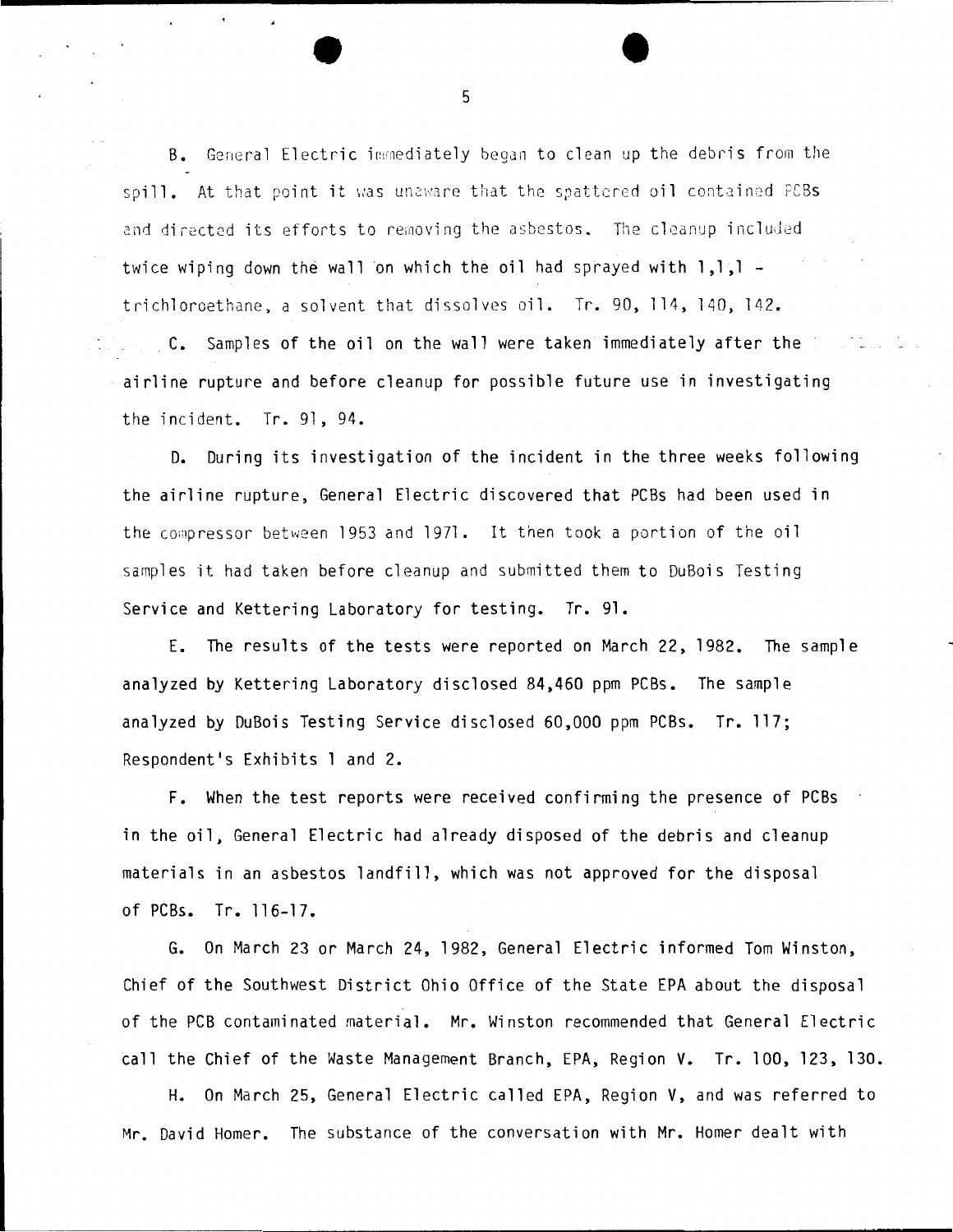General Electric having disposed of the debris and materials from the cleanup in the asbestos landfill. Mr. Homer was apparently told that "the discolored areas were wiped clean." In fact, however, there was still an oily residue visible on the wall. Respondent's Exhibit 3; Complainant's Exhibit 5; Tr. 12, 19.

 $\sim$ 

I. Mr. Homer, on being told by General Electric that the amount of oil discharged by the rupture was 2-3 quarts, and contained 7% PCBs (equivalent to 70,000 ppm}, said that the overall concentration in the debris and cleanup materials was around 20 ppm, and that the EPA would take no action with respect to the disposal of the debris and cleanup material. He stated, however, that if General Electric found anymore oil that the contractor had missed, this should be cleaned up and the materials involved be sent to an Annex II landfill. Tr. 130-131; Complainant's Exhibit 5; Respondent's Exhibit 3.

J. No further cleanup of the wall was done and the oil stains seen by the EPA inspectors on the wall were what remained from the spill after General Electric had finished it's asbestos cleanup. Tr. 114-15.

12. Subsequent to the issuance of the complaint in this case, General Electric was advised by the EPA at a settlement conference to undertake a further cleanup of the PCBs on the wall. Tr. 92,100-01,113-15,117-18.

13. This second cleanup was done in August 1983. It required first stripping the paint from the wall, which had been painted in early 1983, after the EPA's inspection, as part of a regular maintenance program. The area was then cleaned with Spic and Span and Freon, a solvent. Tr. 82, 92, 143.

14. After this second cleanup, samples were taken of the affected area which revealed levels of less than one ppm PCBs. Tr. 144; Respondent's Exhibit 4.

### Discussion and Conclusions

The only contested violation is the charge of improperly disposing of PCBs discharged by the ruptured airline, specifically with not complying with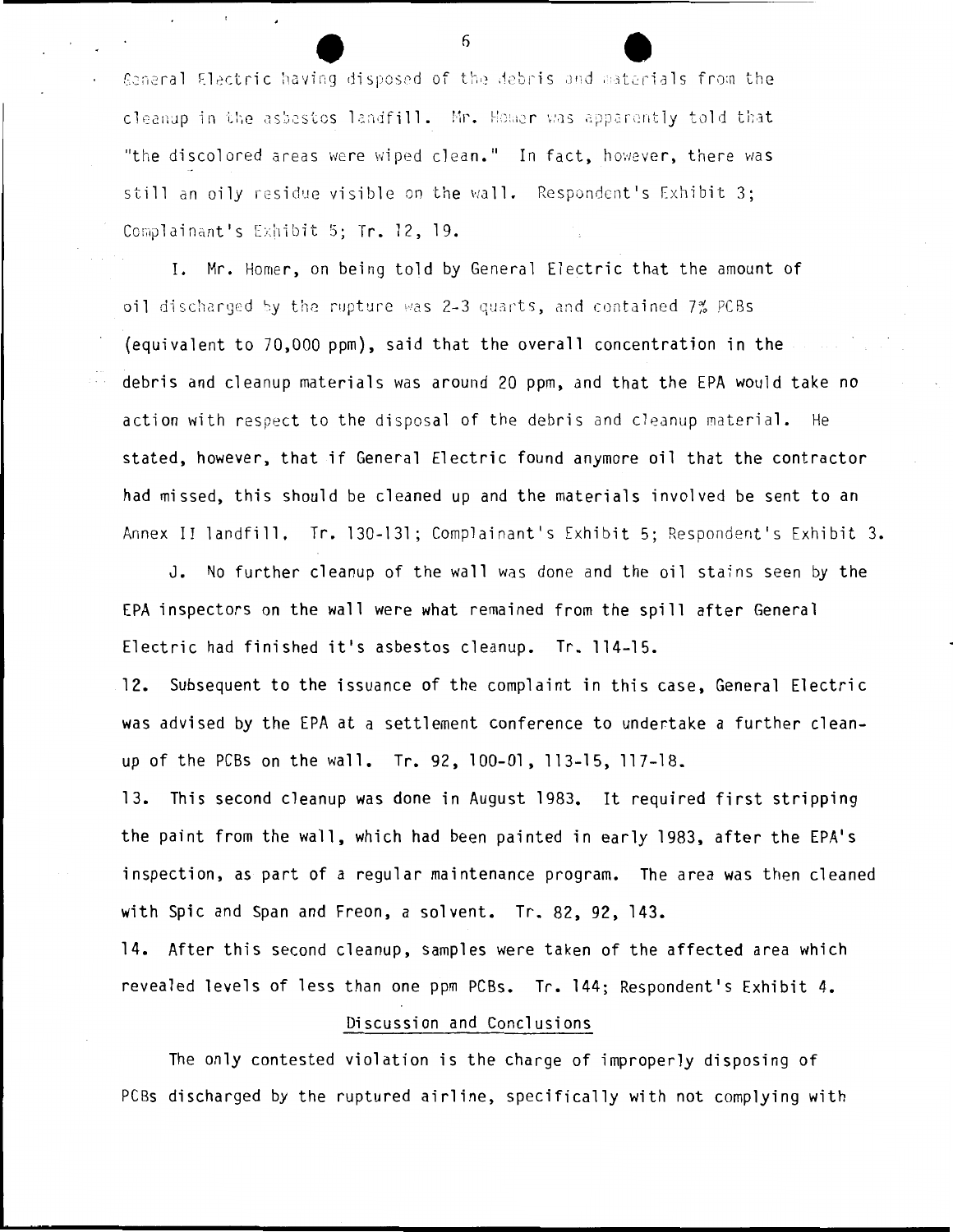40 C.F.R. section 761.60(d). The relevant provisions are 761.60(d)(1) and  $(2)$ , which read as follows:

> (d) SPILLS. (1) Spills, leaks, and other uncontrolled discharges of PCBs constitute the dis posal of PCBS. (2) PCBs resulting from the clean-up and removal of spills, leaks, or other uncontrolled discharges, must be stored and disposed of in accordance with paragraph  $(a)$  of this section.  $6/$

ng Ti

The above provisions have been in effect since September 24, 1982.

Prior thereto the section read in pertinent part as follows:

(d) SPILLS. (1) Spills and other uncontrolled discharges of PCBs constitute the disposal of PCRs. (2) PCBs resulting from spill cleanup and removal operations shall be stored and disposed of in accordance with paragraph (a) of this section. In order to determine if a spill of PCBs has resulted in a contamination level that is 50 ppm of PCBs or greater in soil, gravel, sludge, fill, rubble, or other land based substances, the person who spills PCBs should consult with the appropriate EPA Regional Administrator to obtain information on sampling methods and analytical procedures for determining the PCB contamination level associated with the spill.  $7/$ 

For reasons hereafter explained both the prior and present versions of section 761.60 $(d)$ , are relevant to the determination of General Electric's liability.

*]\_/* 40 C.F.R. 761.60(d) (1982).

•

 $\cdot$ 

 $\mathbf{r}$ 

<sup>6/ 47</sup> Fed. Reg. 37342, 37359 (August 25, 1982). A third paragraph, 761.60(d) T3), which provides that the disposal regulations do not exempt persons from any actions or liability under other statutes, is not claimed to be relevant to this proceeding.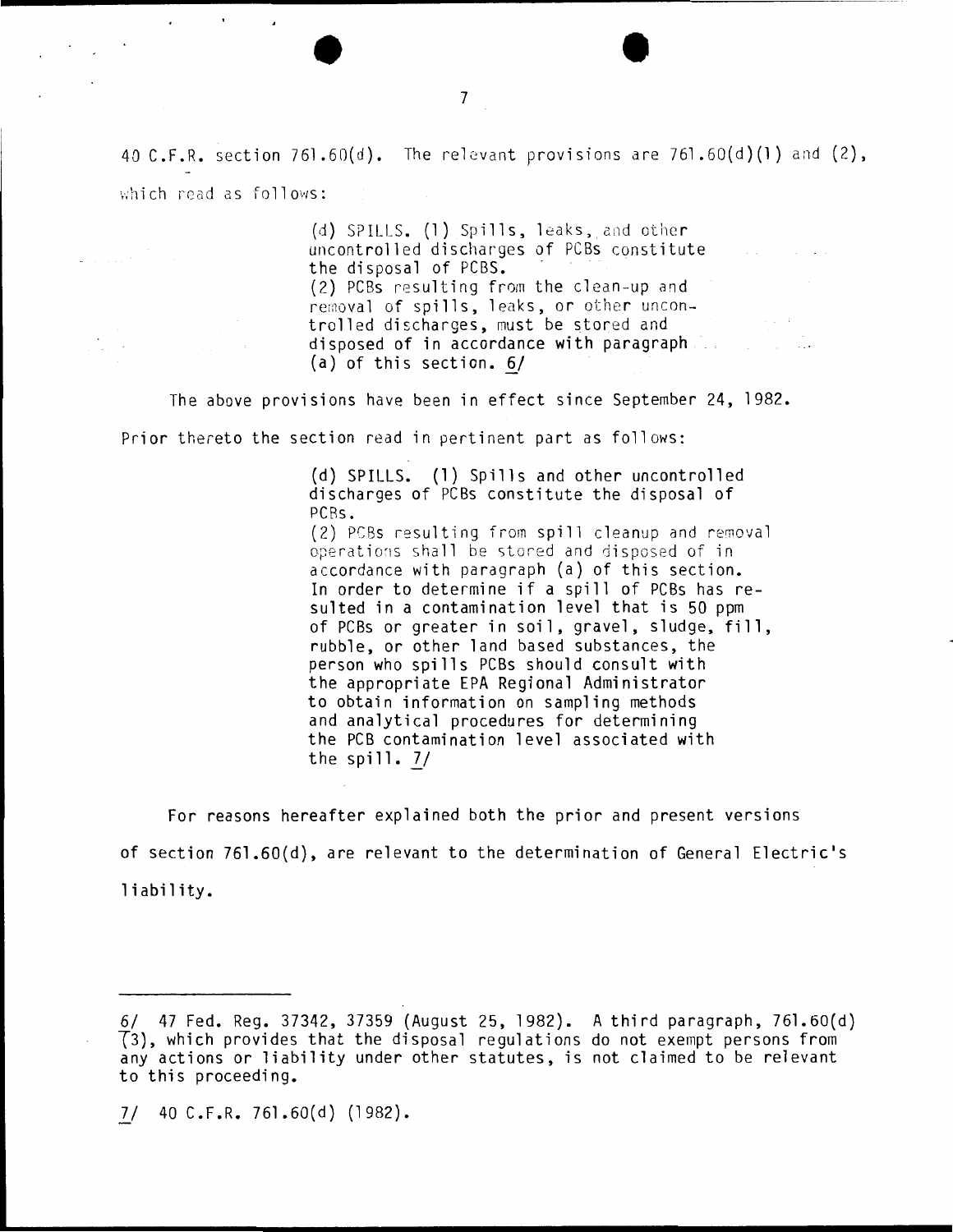Initially to be decided is what constitutes an improper disposal under the rule. General Electric argues that a spill is not per se an improper disposal but becomes such if it is not adequately cleaned up.  $\tilde{a}$  while it is not at all clear that this is also the position of the EPA, it is clear that this case would not have been brought if in the opinion of the EPA the 9/ spill had been adequately cleaned up.  $\tilde{}$  fhe question, then, is whether the cleanup of the spill on the wall was "adequate". General Electric says that it was because a spill need only be cleaned up to where the residue left contains less than 50 ppm PCBs. The EPA disagrees and asserts that the cleanup must be carried to the lowest level below 50 ppm which is practicably achieveable through the use of normal cleaning procedures, and that was not done here.

In support of its argument, General Electric relies on the following statement in section 761.1 of the PCB Ban Rule:

> \*\*\*Unless it is otherwise specificlly provided, the terms PCB and PCBs are used in this rule to refer to any chemical substances and combinations of substances that contain 50 ppm (on a dry weight basis) or greater of PCBs, as defined in  $\S$  761.3(s), including any byproduct, intermediate, or impurity manufactured at any point in a process. Any chemical substances and combinations of substances that contain less than 50 ppm PCBs because of any dilution, shall be included as PCB and PCBs unless otherwise specifically provided. \* \* \*

9/ Tr. 66-67, 70-71; Complainant's brief at 20.

<sup>8/</sup> Respondent's brief at 14. Reference in this opinion to the "cleaning up" of a spill means removing the spilled PCBs or material contaminated with PCBs from the spill site and disposing of them in an acceptable way.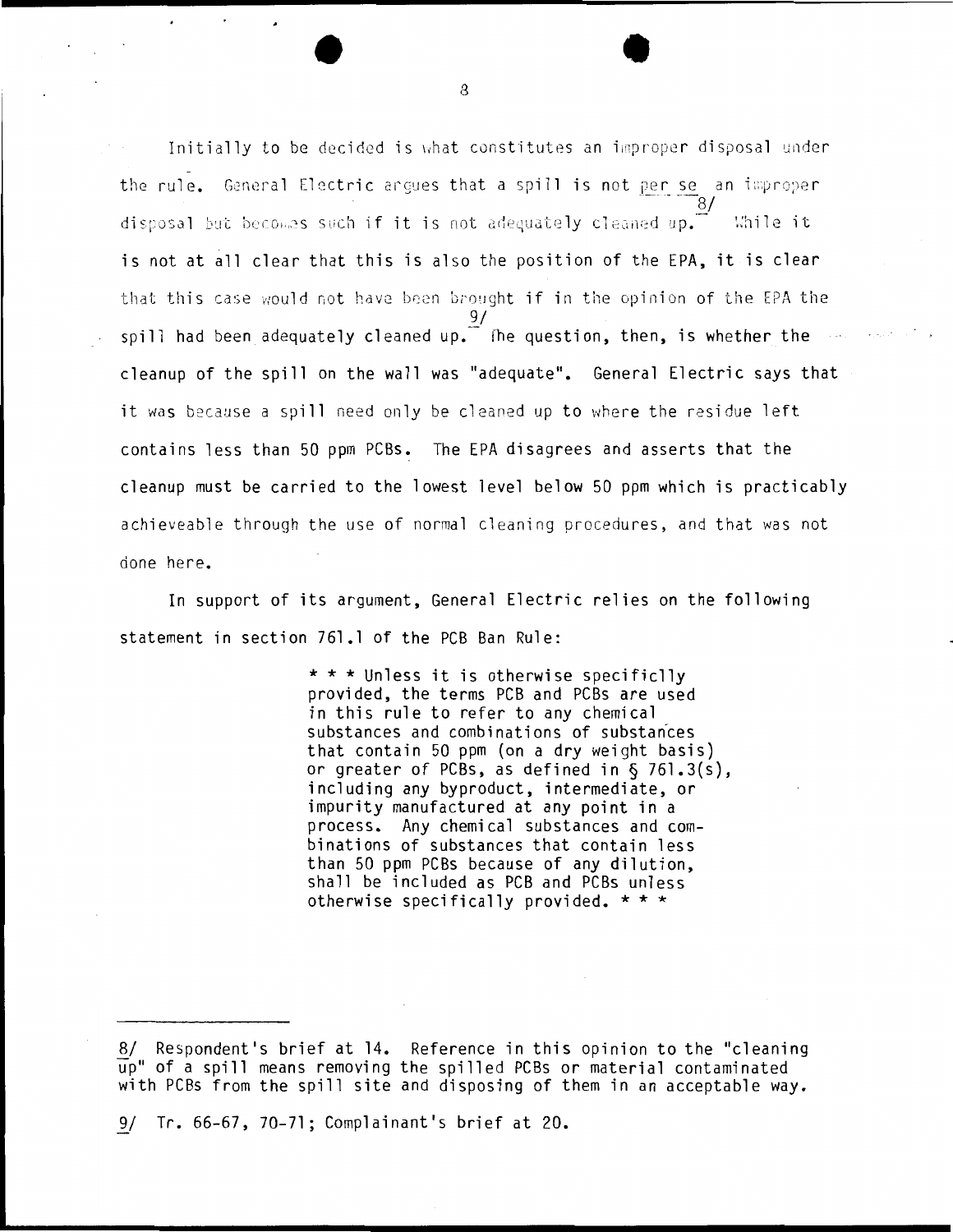In this case, the evidence discloses that the oil sprayed on the wall contained several thousand ppm PCBs. General Electric accordingly does not question its obligation under the rule to clean up the sprayed oil. It contends, however, that the Agency's general policy expressed in section 761.1, to regul ate only PCBs of 50 ppm or more was also intended to apply to the level of cleanup required. The Agency arques that the exclusion for. PCBs in concentrations of less than 50 ppm does not apply because this is . a case where the PCBs were "diluted" by the process of cleaning them off · 10/ the wall. The reference to dilution in the regulation was to instances where the PCB concentration is reduced by increasing the volume of the PCB cont aminated material, either a liquid or a solid, so as to lower the unit concentration of PCBs per unit of material, and this also accords with the 11/ ordinary meaning of dilution.  $\overline{\phantom{a}}$  The EPA's position, accordingly, that reducing the concentration by removing PCBs from the wall was dilution is rejected. Examination of the language of sections  $761.60(d)(1)$  and  $(2)$ themselves and their legislative history does disclose, however, that the 50 ppm cut-off does not apply to the clean up of spills of materials or substances that contain 50 ppm or more PCBs.

Sections 761.60(d) and (d)(2) are in reality two separate provisions. Section 761.60(d)(l) relates to the spill itself stating that spills and other uncontrolled discharges constitute the disposal of PCBs. There is

<sup>10/</sup> Complainant's brief at 7-8.

<sup>11/</sup> See Preamble to PCB Ban Rule, 44 Fed. Reg. 31518, 31521 (May 31, 1979); See also, Tr. 71, 102. The EPA cites a dictionary definition where "dilution" is defined to include not only the addition of water or the like but also to "make fainter", which arguably might include not only the addition of a "diluent" but also removal of part of the substance. Reply brief at 7. The most that can be said, however, is that all dictionary definitions of the word apparently do not agree. See Respondent's reply brief at 5.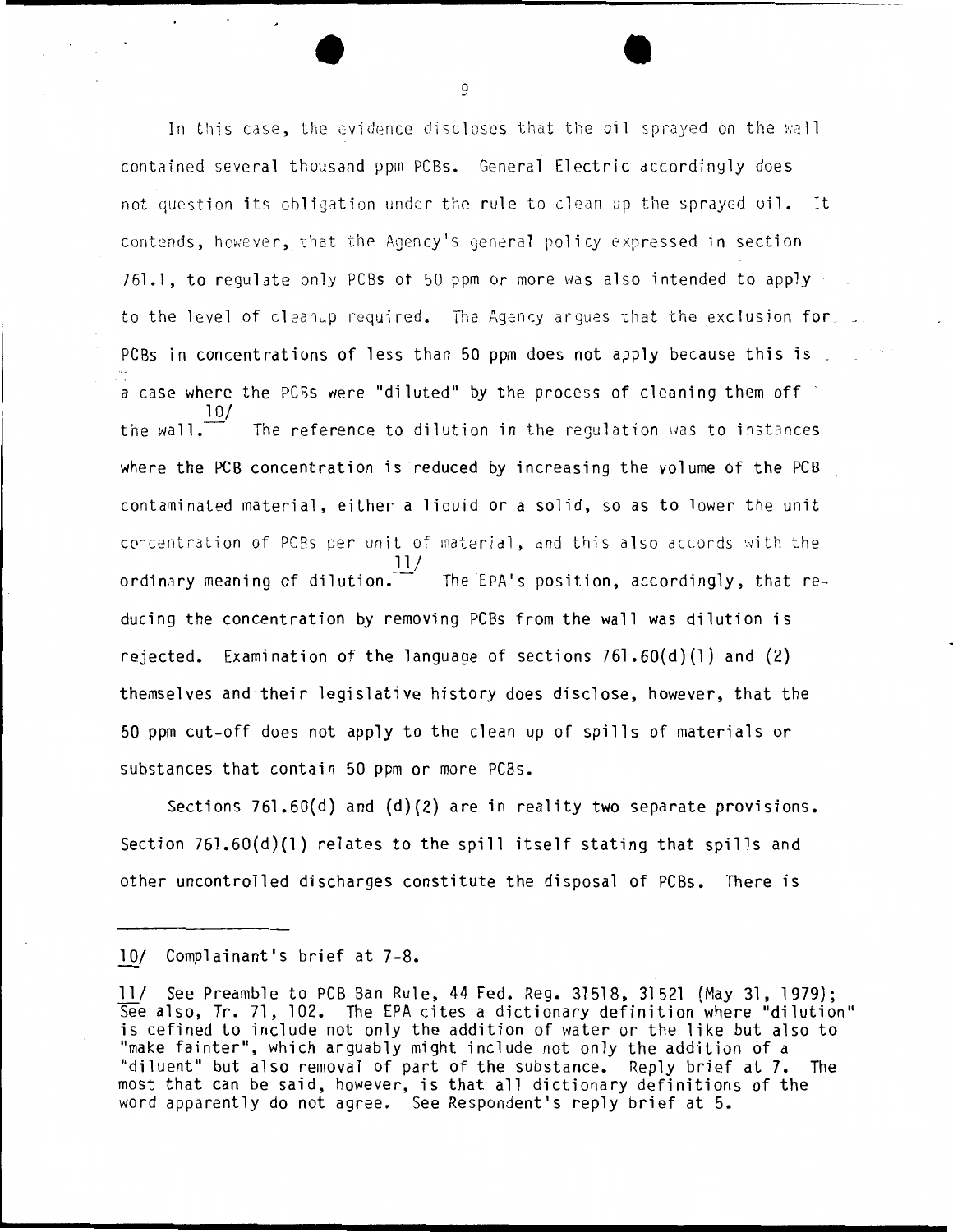nothing said about cleanup. Read literally, it would appear to make spills and uncontrolled discharges illegal in and of themselves, since they are not one of the authorized forms of disposal. Section 761.60(d)(2) relates to the disposal of PCBs resulting from cleaning up and removing the spilled or discharged PCBs. Prior to its amendment in 1982, section 761.60 (d)(2) also contained language with respect to determining whether the spill had resulted in a contamination level of 50 ppm or more. That language. would appear to refer to the disposal of PCB contaminated materials and not to a level of cleanup of the spilled PCBs. In any event, that it was not intended to set a level of cleanup is made clear from the history of the 1982 amendment.

The EPA originally proposed to amend section  $761.60(d)$  by adding a provision that would require that contaminated material resulting from the spills, leaks and other uncontrolled discharges be cleaned up to prexisting background levels of PCBs where there is a risk of exposure to water, human food, or animal feed, that any visible signs of PCB contamination must be removed, and that in all cases cleanup is required to below 50 ppm PCBs. The EPA, however, did not adopt the proposal and instead, deleted the second sentence of section  $761.60(d)(2)$ , which referred to testing to determine the level of PCB contamination resulting from the spill. It explained its action as follows:

> The proposal also contained requirements for cleanup of PCB contamination resulting from spills, leaks, and other uncontrolled discharges of PCBs. Comments in response to these provisions varied. Some comments stated that a requirement for level of cleanup should be set, but that cleanup to

- 12/ See supra at 7.
- $13/$ 47 Fed. Reg. 17443 (April 22, 1982).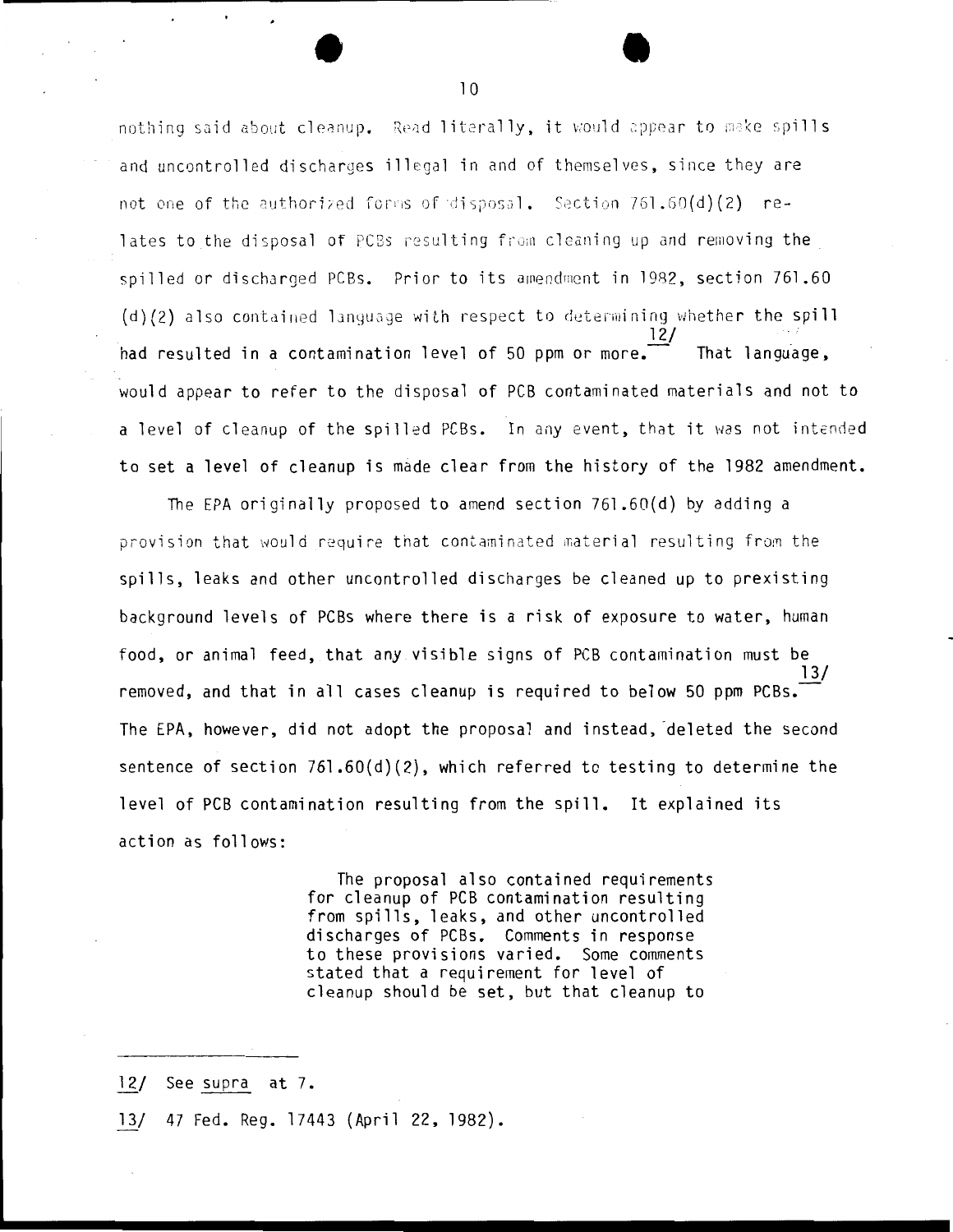a concentration of 50 ppm was always appropriate. Other comments expressed concern about setting any specific requirements for level of cleanup at this time and about how these levels would be determined in the  $field.$  Still others approved of the standards set in the proposed rule.

The Agency has decided not to include language regarding the required level of cleanup in this final rule. A part of  $\S$  761.20(d)(2) (formerly  $\S$  76l.10(d)(2)), which was sometimes construed as setting a required level of cleanup has been deleted. 14/

General Electric argues that the Agency's refusal to fix a level of cleanup shows an intention to require that PCB concentration caused by spill  $15/$ need only be reduced to a concentration below 50 ppm.  $\overline{\phantom{a}}$  In fact, however, the Agency's explanation shows precisely the contrary, namely, that the Agency was concerned with the undesireability of establishing fixed levels of cleanup which would be generally applicable to all situations. Indeed, its reason for deleting the second sentence in section  $761.60(d)(2)$ , was to dispel any implication that there was any such required level of cleanup. In sum, nothing in the Agency's action or in the language of section 760.61 (d), as amended, suggests that the Agency intended to limit the cleanup of spills to only where the concentration is below 50 ppm.

The reasonable construction of section  $761.60(d)$ , as it now reads and in light of its history, is that the spill itself of PCBs in concentrations of 50 ppm or more is an improper disposal, and the cleanup is an element of

- *lil* 47 Fed. Reg. 37354 (August 25, 1982).
- 15/ Respondent's brief at 15.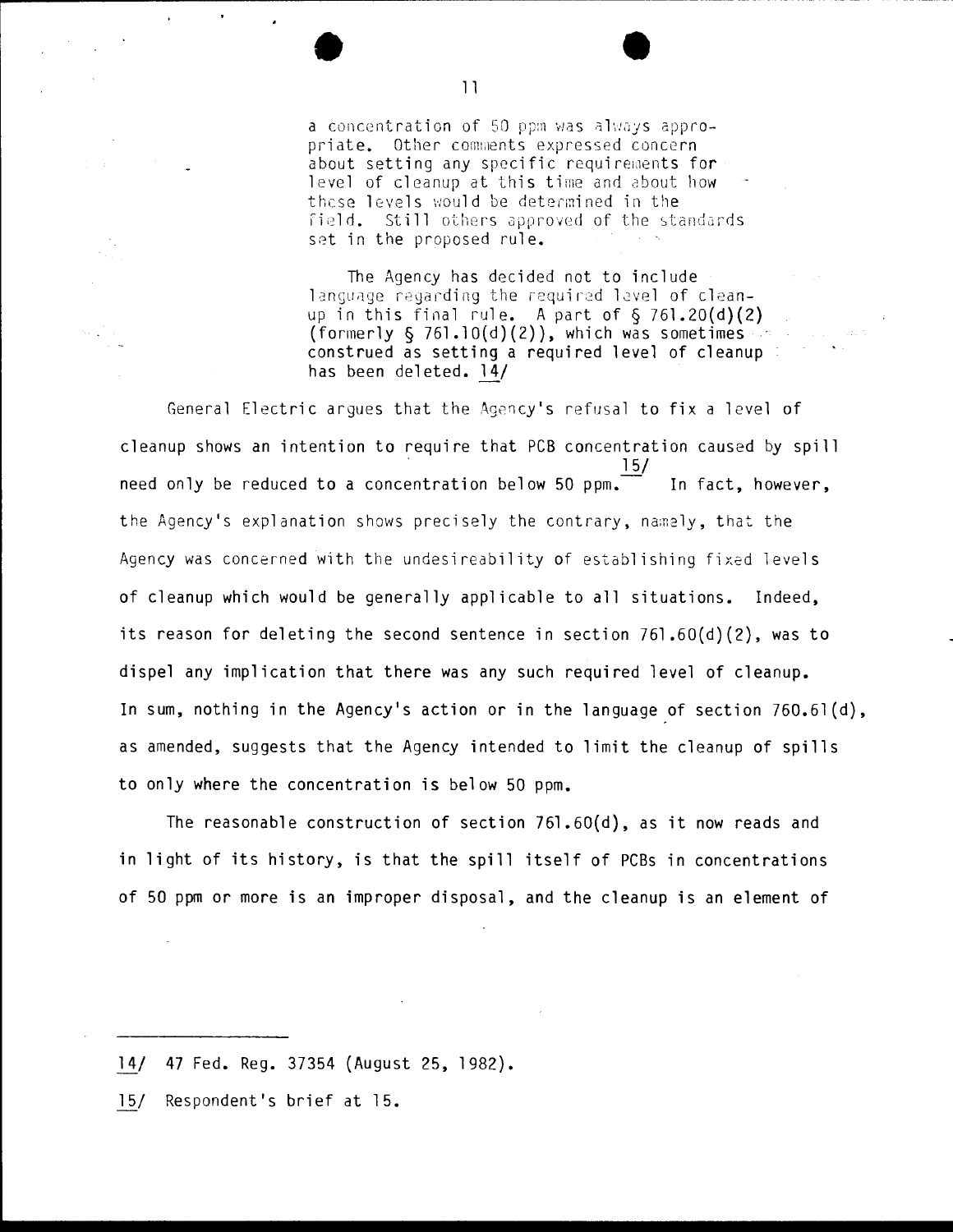the violation only insofar as it is to be considered in determining the 16/ appropriate penalty in a given case.

General Electric argues that without seme objective criterion in the regulation fixing a level of cleanup, the regulation would be void for *JJ\_f*  The regulation, however, in making a spill illegal per se can hardly be called vague. Nor does making the penalty dependent upon the circumstances of a particular spill and the efforts made to clean it up render the regulation too indefinite. To support its claim that due process requires that specific levels of cleanup must be set, General Electric cites cases which deal either with the permissible scope of regulation where First Amendment rights are concerned or with the specificity of the definition of 18/ a crime. $\overline{ }$  Such cases are not controlling in determining the scope of regulations promulgated pursuant to remedial civil legislation such as TSCA. See Brennan v. Occupational Safety and Health Review Comm., 505 F.2d 869, 872 (lOth Cir. 1974). Of course, even in civil legislation a party cannot held to a standard which it cannot reasonably be be expected to know about. Id at 872.

18/ Respondent's brief at 24-25.

<sup>16/</sup> This construction is consistent with the response which the Agency made in the preamble to the amended PCB Ban Rule to the comment that under the amended rule the Agency would charge a party with unauthorized disposal when PCBs are spilled or leaked during authorized use of electrical equipment but prompt cleanup is initiated. The Agency said that it will not charge a party with a disposal violation if the spill or leak occurs during authorized use of electrical equipment and adequate cleanup measures are initiated within 48 hours. 47 Fed. Reg. 37354 (August 25, 1982).

<sup>17/</sup> Respondent's brief at 24-25.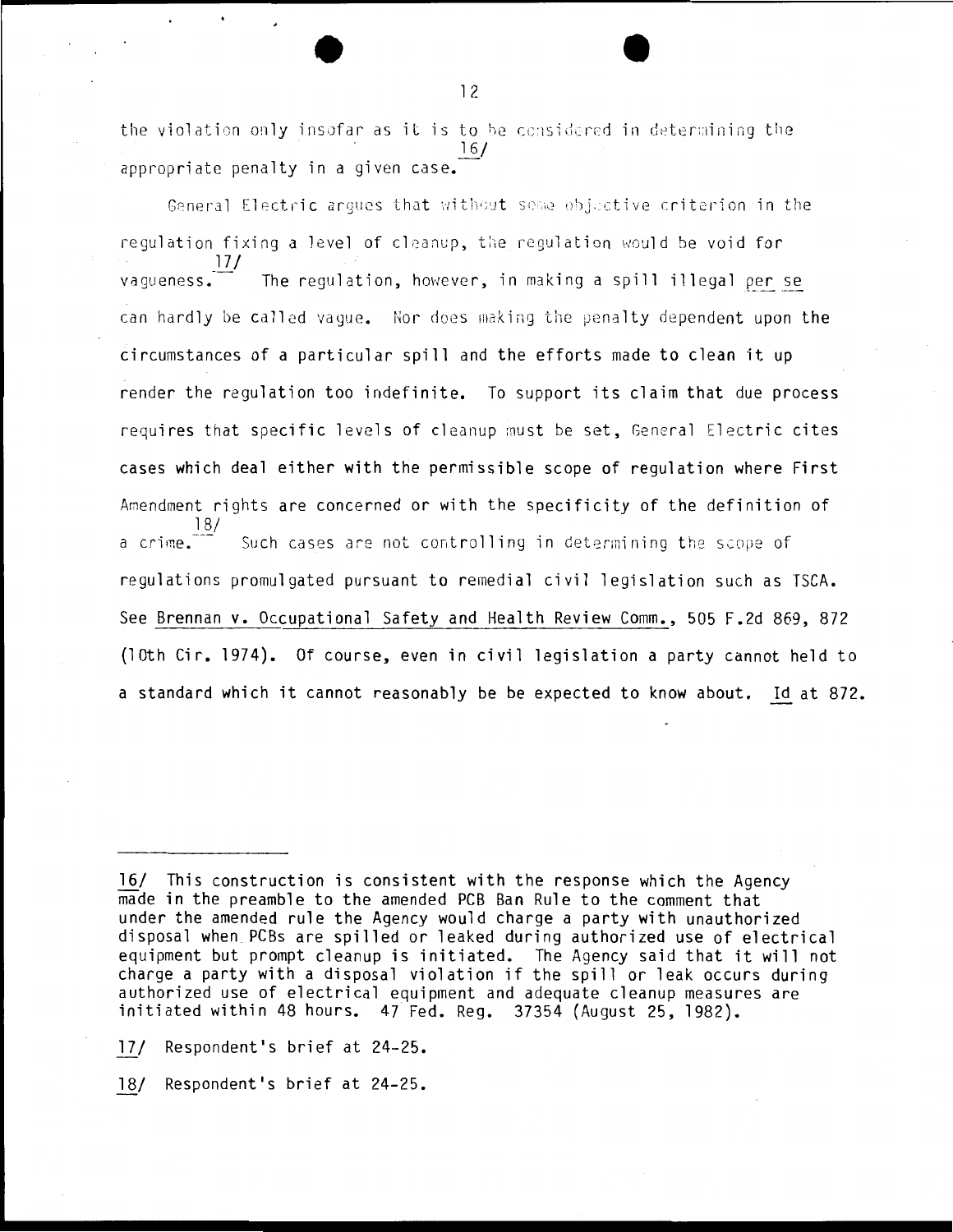That, however, is not the case here. There is no question but that  $\leq$ 19/ General Electric knew that it must clean up spilled PCBs promptly. Contrary to what General Electric contends, the EPA is not seeking to hold 20/ General Electric to some unpublished arbitrarily determined standard. The EPA refers generally to the requirement that spills be cleaned up to  $21/$ "background" levels. The purport of Dr. Clark's testimony and of his memorandum on which the EPA relies, however, is that spills be cleaned up to the lowest level of concentration below 50 ppm PCBs which is practicably 22/ attainable through the use of normal cleanup methods. The record in this case demonstrates that simply by using a household cleaner, Spic and Span, and an industrial solvent, Freon, General Electric was able to clean up the PCBs on the wall to a much lower level of concentration than what was 23/ originally accomplished.<sup>---</sup> Nor can General Electric's original cleanup be be taken as a gauge of what would normally be done to clean up PCBs, since its efforts were directed entirely to the removal of asbestos, and it was only 24/ by happenstance that the PCBs were brought down to a level of below 50 ppm. In contrast, Dr. Clark testified that the EPA's experience with other companies

21/ Complainant's brief at 9.

22/ Tr. 42-43; Complainant's Exhibit 4.

23/ See Findings of Fact Nos. 12 and 13. The cleanup also required stripping paint from the walls, but that resulted from General Electric repainting the wall after the EPA had inspected the facility. Tr. 148.

24/ See Findings of Fact Nos. 10B - 10F.

<sup>19/</sup> Although the cleanup was undertaken to remove asbestos, General Electric does not deny that there was an obligation under the PCB Ban Rule to also clean up PCBs.

<sup>20/</sup> Respondent's brief at 21-24.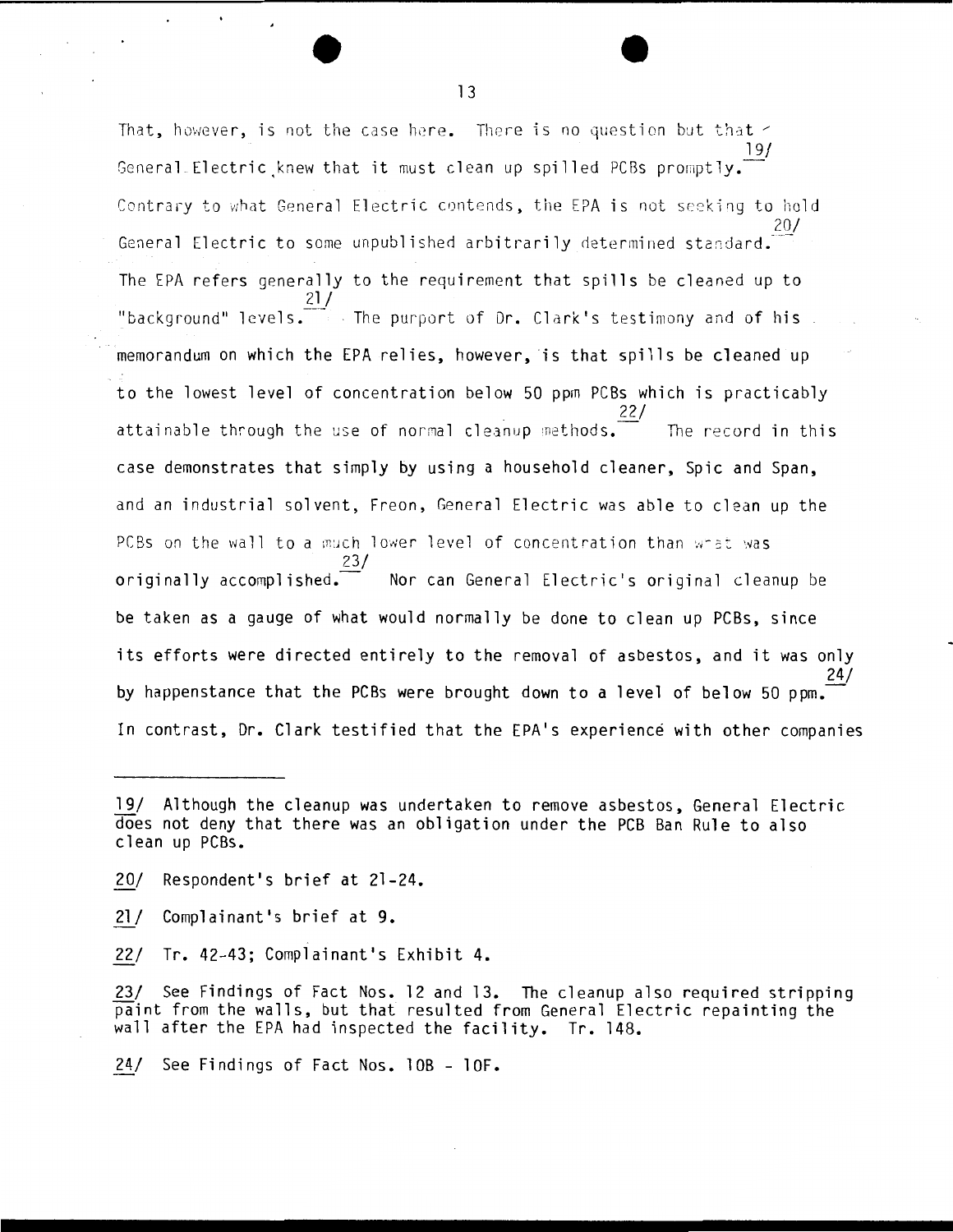had shown that where the effort was specifically directed to removal of PCBs, a level of about 10 micrograms per hundred centimeters squared  $25/$ could be easily achieved.

General Electric also argues that requiring a cleanup only to 50 ppm is consistent with the policy seemingly expressed by the Agency in its preamble to the original PCB Ban Rule (40 Fed. Req. 31514, 31516 (May 31, 1979), that the burden of cleaning up to a lower level outweighed the risks associated with leaving such PCBs unregulated. reading the preamble, however, it is evident that the Agency was concerned with the fact that it was technically impossible to eliminate the inadvertent production of PCBs during the manufacturing process, and as the Adency noted in its proposed rule, it was also concerned with the problem of regulating the diffuse and extremely numerous PCB sources of concentrations

26/ Respondent's brief at 18.

<sup>25/</sup> Tr. 42, Complainant's Exhibit 4. One question in this case which is not being resolved because it is not necessary for decision, is the appropriate measurement for the concentration of PCBs on the wall. The EPA uses the ratio of micrograms of PCBs to the 100 cm<sup>2</sup> of the wall area sampled. General Electric converts the results into ppm by measuring the PCBs wiped off the wall as a percentage of the 10 ml solvent solution into which the wipe samples were placed. The concentration so determined would vary with the quantity of solvent solution used as the denominator of the fraction. See Tr. 28-29, 170-71. The EPA, however, does not question General Electric's ppm determinations, and it is assumed, therefore, that they accurately reflect the level of PCB concentration on the wall and that the final cleanup result achieved of less than I ppm was within the range considered acceptable by the EPA.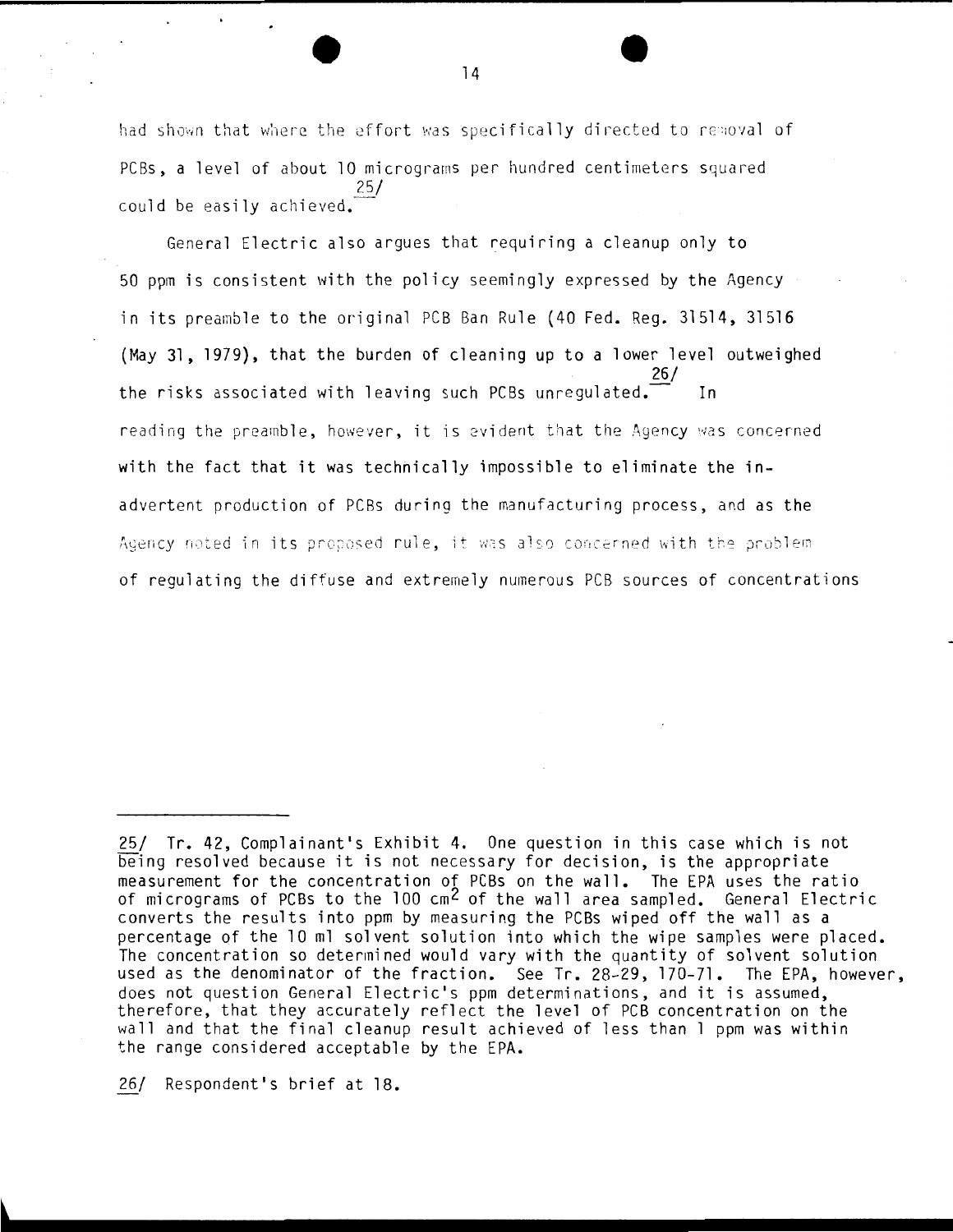*]]\_!*  below 50 ppm already present in the environment. There is no indication that the EPA considered the particular question involved here, namely, how should the cleanup of spills and other uncontrolled discharges of PCBs in concentrations of 50 ppm or more be treated.

In promulgating the PCB Ban Rule, the EPA, addressing the question of what concentrations of PCBs could be considered as significant, stated as follows:

> EPA considered a finite concentration as the demarcation between "significant" and "insignificant exposure". The chief reason for not taking this approach, however, is that there simply is no rational basis for selecting any particular exposure level above zero for the purposes of this regulation.  $PCB'S$ are extremely persistent and ubiquitous in the environment, bioconcentrate and bioaccumulate within many organisms, induce a variety of adverse effects in humans and laboratory mamimals, and possess no known "no effect" level for some of these effects. Based on the existing information on the environmental risks associated with exposure to PCB's (summarized in the Support Document}, it is apparent that there is no finite level at which continuing releases in the environment could be regarded as insignificant. Accordingly, the Administrator has determined that any exposure to PCB's is significant and shall not be permitted unless explicitly authorized or exempted. 28/

<sup>27/</sup> See 43 Fed. Reg. 24804 (June 7, 1978}. See also the discussion of the 50 ppm cutoff in Environmental Defense Fund v. EPA, 636 F.2d 1267, 1279- 1281 (D.C. Cir. 1980). In that case, the court voided the 50 ppm cutoff finding that the EPA had not shown that it had sufficiently considered whether the cutoff provided adequate protection for human health and the environment. 636 F.2d at 1284.

<sup>28/</sup> Preamble to the proposed rule, 43 Fed. Reg. 24805 (June 7, 1978). The EPA adhered to this reasoning in its final rule. See 44 Fed. Reg. 31518 (May 31, 1979). The concerns expressed about the hazards of any exposure to PCBs were reiterated in Dr. Clark's testimony: See Tr. 40-42.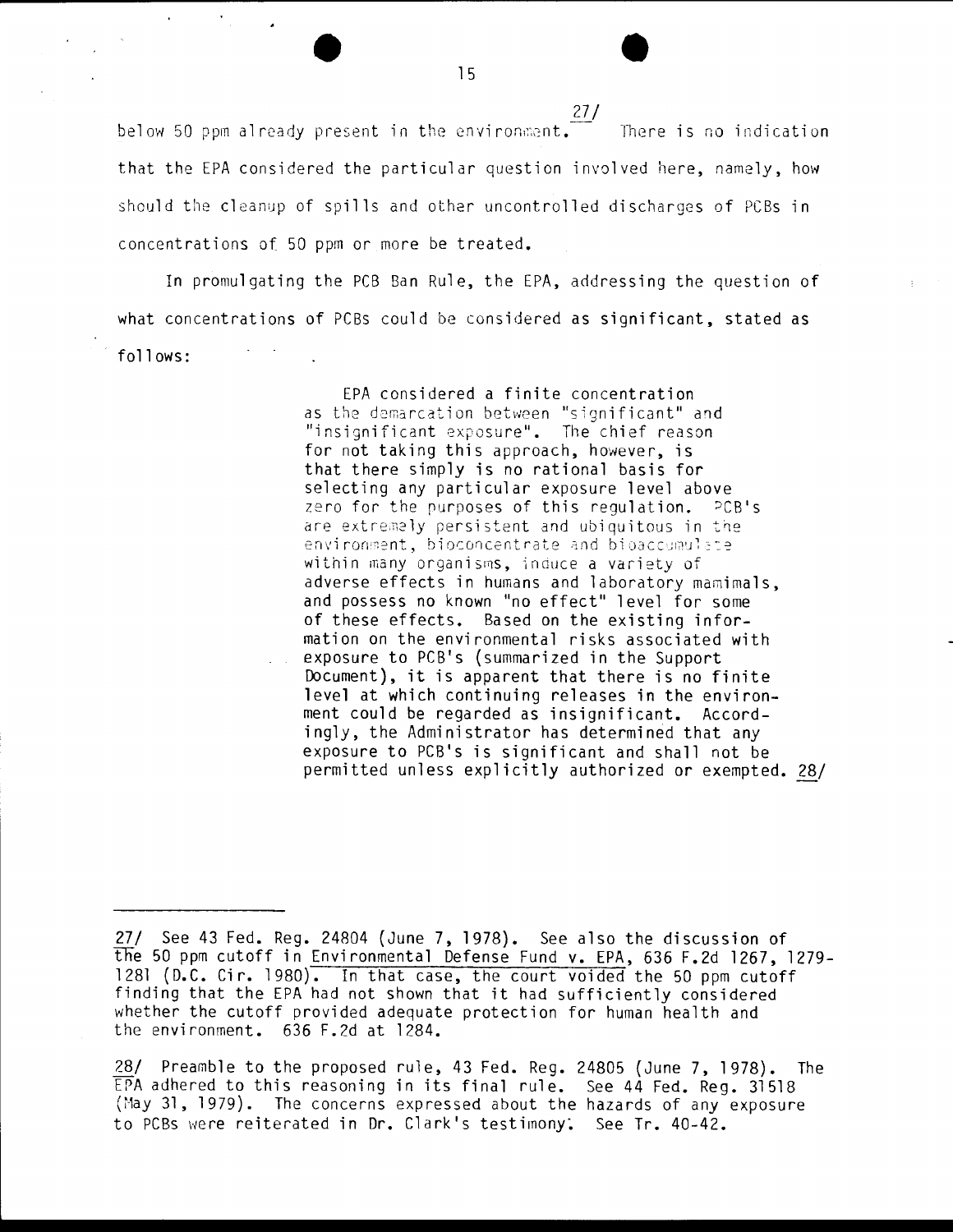In view of the policy expressed therein, the 50 ppm cutoff should not be construed as applying to situations which result in adding PCBs to the environment unless it is clear that the EPA so intended. Here it is neither clear from the spill provisions themselves nor from their history that the FPA intended this result.

Accordingly, it is concluded that the spilled PCBs found on the wall at the time of inspection had not been disposed of in accordance with the requirements of 40 C.F.R. 761.60(d).<sup>29/</sup>

#### The Penalty

The statutory criteria for assessing penalties under TSCA, section  $16(a)$ are listed in section  $16(a)(2)(B)$ , 15 U.S.C. 2615(a)(2)(B), which provides as follows:

> In determining the amount of a civil penalty, the Administrator shall take into account the nature, circumstances, extent, and gravity of the violation or violations and, with respect to the violator, ability to pay, effect on ability to continue to do business, any history of prior such violations, the degree of culpablity, and such other matters as justice may require.

To provide quidance on the assessment of penalties under section 16, the EPA enforcement staff has issued guidelines setting forth the general policies it will follow and has supplemented these quidelines with a  $30/$ specific policy for assessing penalties for violations relating to PCBs.

<sup>29/</sup> The EPA has claimed no violation with respect to the spilled PCBs which were cleaned up and disposed of in the asbestos landfill. This is undoubtedly in accordance with the advice given by the EPA to General Electric that it would take no action with respect to that disposal. See Complainant's Exhibit 5: Respondent's Exhibit 3.

<sup>30/</sup> See 45 Fed. Reg. 59770-59783 (September 10, 1983). The guidelines and penalty policy are also included in the record as Complainant's Exhibit 3. Reference, however, will be to the Federal Register pages.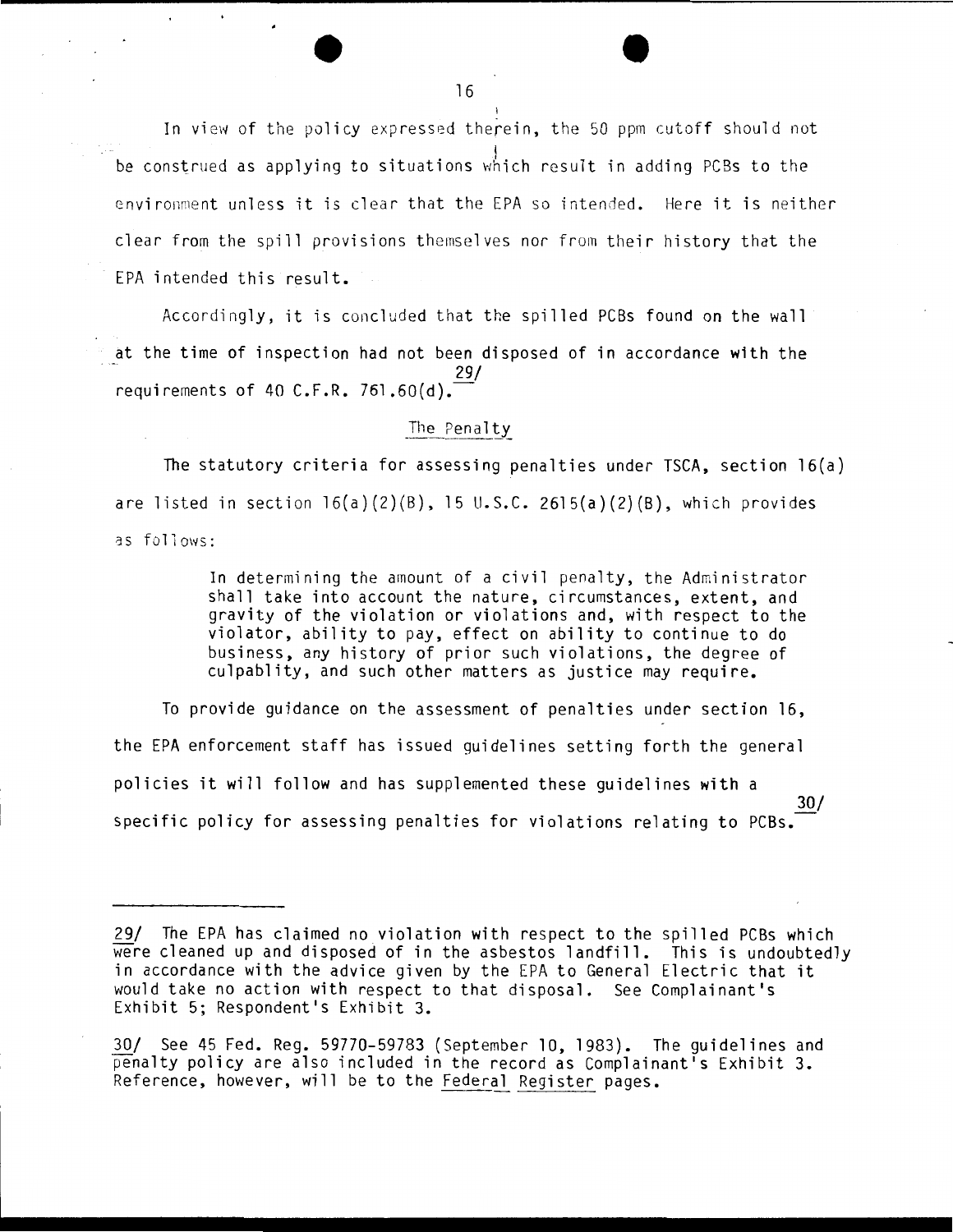The procedural rules for these proceedings require that I consider the quidelines and PCB penalty policy in determining the appropriate penalty, and that if I assess a penalty different in amount from that proposed in  $31/$ the complaint, I must give my reasons therefore.

The PCB penalty policy uses a matrix to establish an initial penalty based on the nature, extent, circumstances, and gravity of the violation. The initial penalty can then be adjusted upwards or downwards depending upon consideration of the other statutory factors, i.e., culpability, history of such violations, ability to pay, ability to continue in business, 32/ and such other matters as justice may require.

For the violations charged in the four counts of the complaint, the EPA has requested a total penalty of  $$20,000$ , broken down as follows: A penalty of \$1,500 for improper storage (Count I), \$500 for improper marking (Count II), \$1,000 for improper recordkeeping (Count III), and \$17,000 for improper disposal (Count IV). The only penalties questioned by General Electric as excessive are the \$1,000 penalty for improper marking and \$17,000 33/ for improper disposal.  $-$  General Electric has not, however, raised any issue with respect to its ability to pay such penalties or claimed that payment would adversely affect its ability to continue in business.

The improper recordkeeping violation concerned General Electric's failure to show the date on which one 55-gallon drum of PCB solids was removed from service, the date it was placed in storage for disposal, and the total

33/ Respondent's brief at 2.

 $31/40$  C.F.R. 22.27(b).

<sup>32/ 45</sup> Fed. Reg. 59777.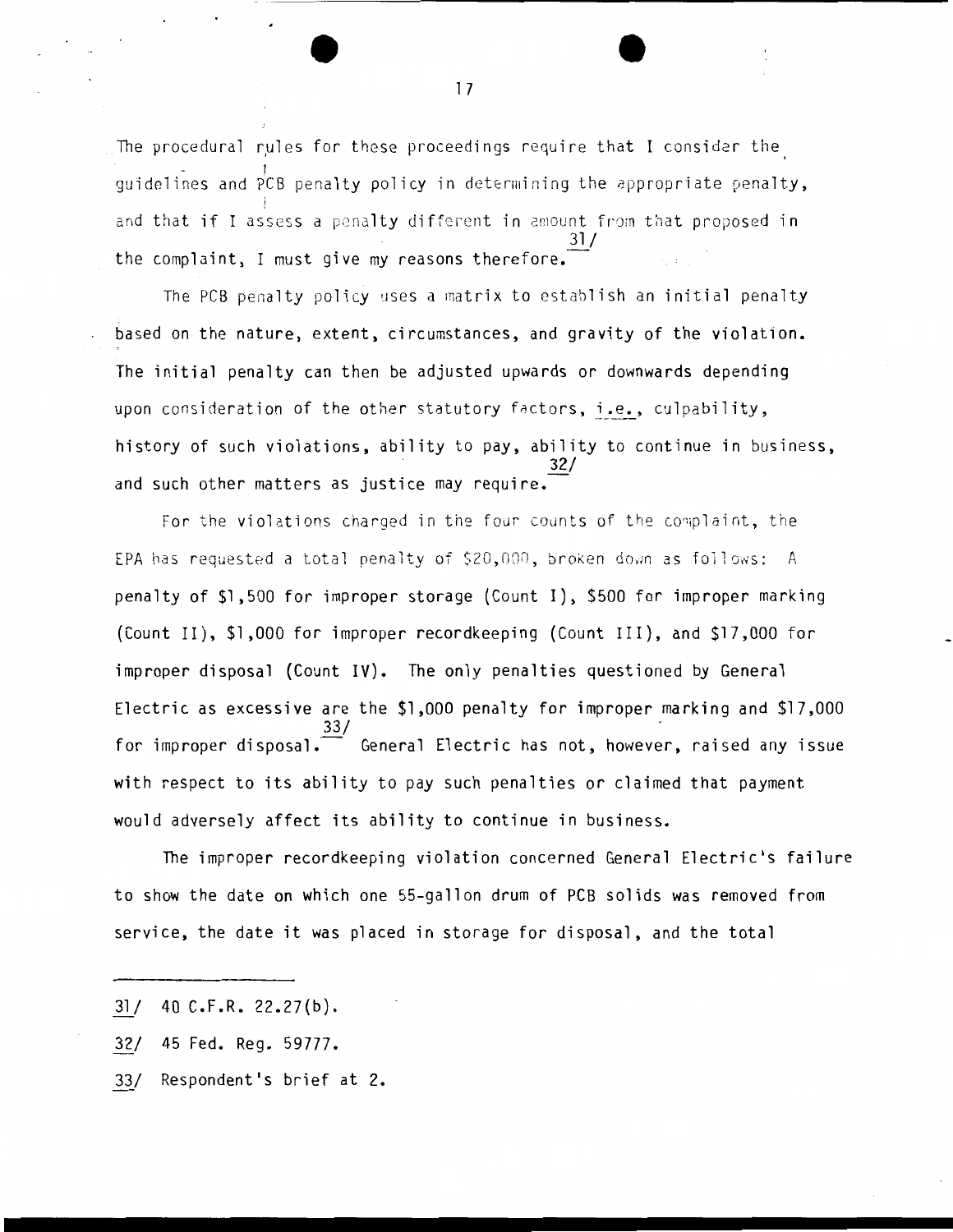weight in kilograms of  $PCBs$ . The EPA classified this as a major recordkeeping violation (in assessing the probability of causing damage), but of 35/ minor extent because of the relatively small amount of PCBs involved. General Electric claims that the penalty is excessive since the drum itself and its contents were identified, they were only a small part of the PCBs handled, and General Electric did comply with respect to the other PCBS handled by it.<sup>36/</sup>

The information in the annual document is required to assist the EPA in determining compliance with PCB requirements and to assist owners and operators in maintaining effective inventory control of PCBs and insuring timely disposal.  $\frac{37}{ }$ It seems self-evident that the date a PCB container has been removed from service and the date it has been placed in storage for disposal are important for both the EPA and General Electric in determining whether it was being handled in accordance with the PCB Ban 38/ Rule's requirements.  $\overline{z}$  The weight of the PCBs in kilograms is also important in determining whether all quantities of PCBs shown in the annual report have been accounted for. Consequently, the violation was properly

- 34/ Finding of Fact No. 5.
- 35/ Complainant's Exhibit 10.
- 36/ Respondent's brief at 10-11.

37/ See preamble to proposed disposal and marking rule, 42 Fed. Reg. 26570 (May 24, 1977); Bell and Howell Co., (TSCA-V-C-033, 034, 035) (Final Decision, December 2, 1983) at 8.

38/ The PCB Ban Rule, for example, has different disposal requirements for PCB containers stored before January 1, 1983, than for those stored afterwards. 40 C.F.R. 761.65(a). Also the date a PCB container has been removed from service is important in determining whether the temporary storage requirements have been complied with. See 40 C.F.R. 761.65 $(c)(1)$ .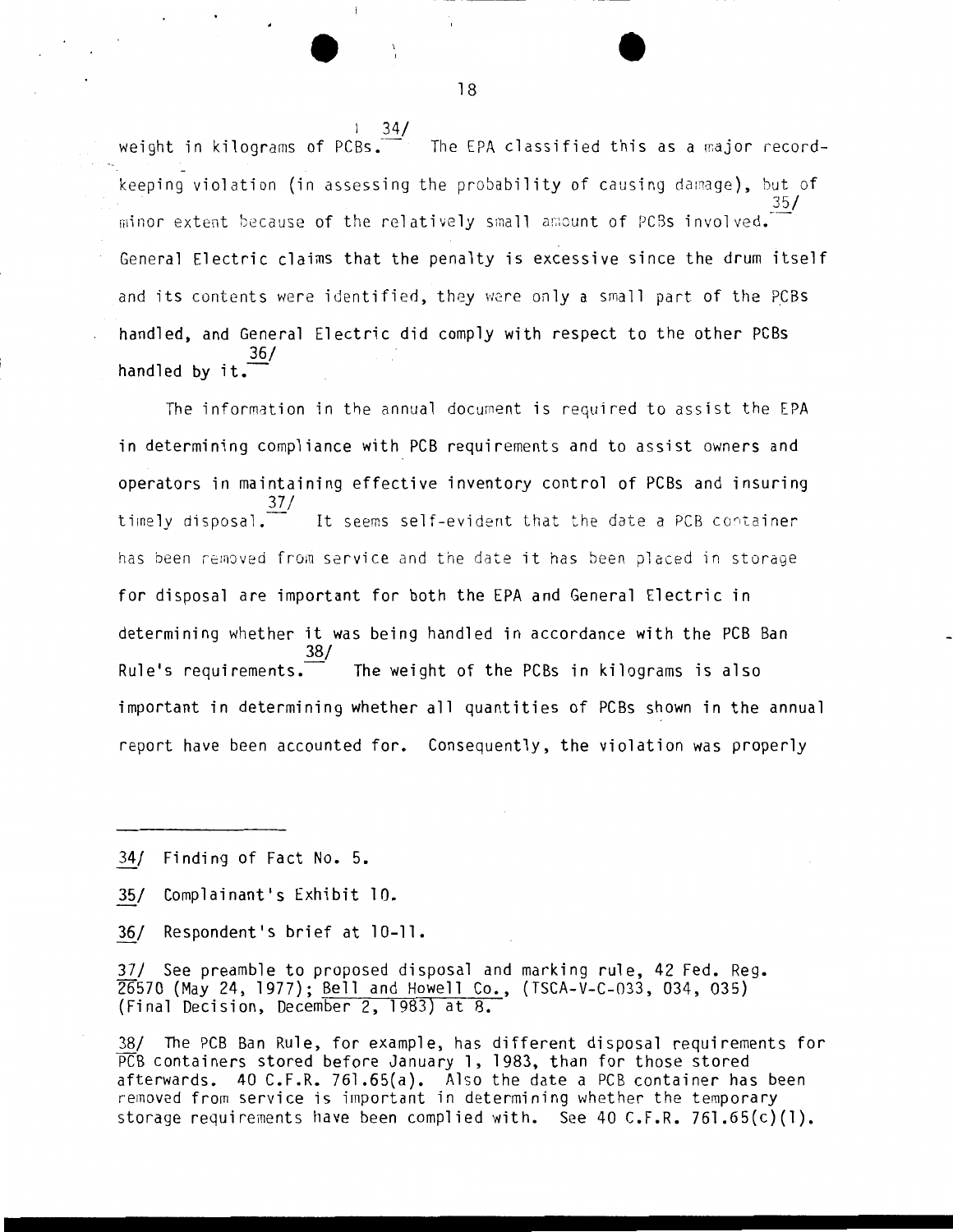cla $\frac{1}{3}$ sified as a major recordkeeping violation. It is true as General Electric points out, that the penalty policy gives as an example of a minor recordkeeping 39/ violation the "omission of the d $\det$  of transfers of PCBs." $\quad$  - There is no reason to assume from this that the EPA would also consider the omission of the total weight of PCBs as minor. Further, it is highly questionable whether this was intended to refer to the omission of such  $\sim$ significant information as the dates of removal of an item from service and of placing it in storage. In fact, there is no reference to the "transfers" of PCBs in the records required of owners and operators of facilities, although there is such a reference in the records required 40/ from disposal and storage facilities.

I also find that General Electric has not shown any reason why the initial penalty set by the penalty policy should be reduced because of any mitigating circumstances. No explanation for omitting the information is given other than one which General Electric makes for the first time in its brief that the drum was used to hold PCB contaminated items from transformer servicing and  $41/$ cleanup that occurred periodically.  $\overline{\phantom{a}}$  Assuming this is true, perhaps some variation in the way the information was reported in the annual document might have been in order. It would not justify omitting all information about the dates the PCBs were removed from service or stored for disposal, which is what General Electric appears to have done.

I find, accordingly, that \$1,000 is the appropriate penalty for the recordkeeping violation.

*l11* General Electric's brief at 11. See 45 Fed. Reg. 59780.

<sup>40/</sup> See section 76l.80(b)(2).

<sup>41/</sup> Respondent's brief at 10.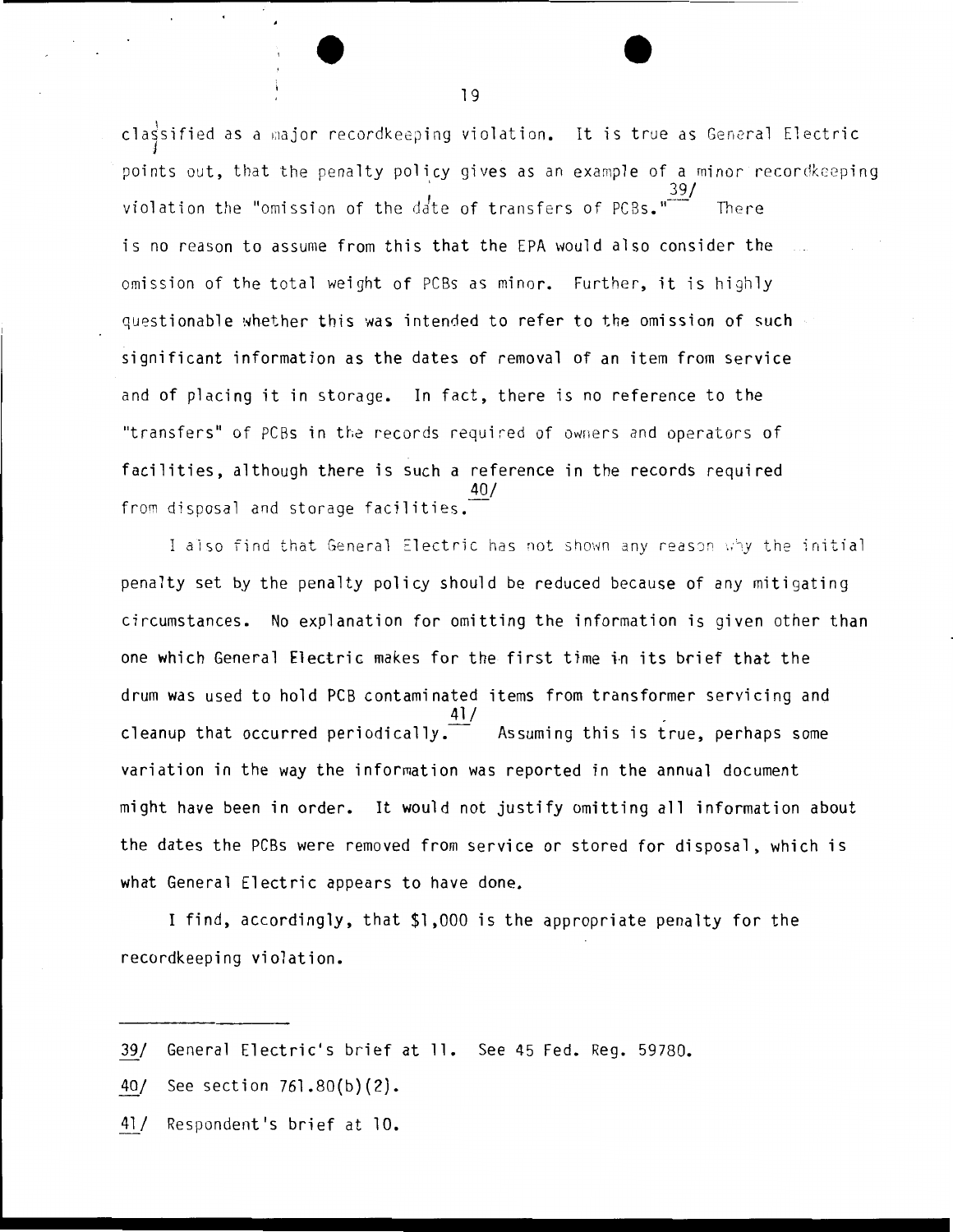With respect to the disposal violation, the EPA classifies the violation as significant in extent of potential damage and at the highest level in  $42/$ The significant category was arrived by terms of probability of damage. estimating that the contaminated area of wall was between 150 square feet .<br>Under the penalty policy all disposal violations are and 750 square feet. assigned the highest level, i.e. considered as most likely to cause damage.

The category into which the violation falls is based upon both the concentration of PCBs and the amount. The EPA considered only the extent of the contaminated wall and that it was located in an occupied work area. 45/ but did not attempt to ascertain exactly how much PCBs were involved. General Electric correctly points out that by so doing, the EPA was not properly applying the penalty policy. The policy states that when different measurements of quantity would result in a particular violation falling into more than one category, the category should be determined by the actual weight in kilograms if this information is known. The EPA arques that it had no way to reliably measure the weight of PCBs involved. I find, however, that that argument is not supported by the record and

Complainant's Exhibit 10.  $42/$ 

 $43/$  $Tr.66.$ 

45 Fed. Reg. 59778. See also explanation for levels of probability of  $44/$ damage in the TSCA guidelines, 45 Fed. Reg. 59772.

Tr.  $67-68$ ,  $73-74$ ,  $77$ . 45/

Respondent's brief at 27-28. 46/

 $47/$ 45 Fed. Reg. 59779.

Complainant's reply brief at ll. 48/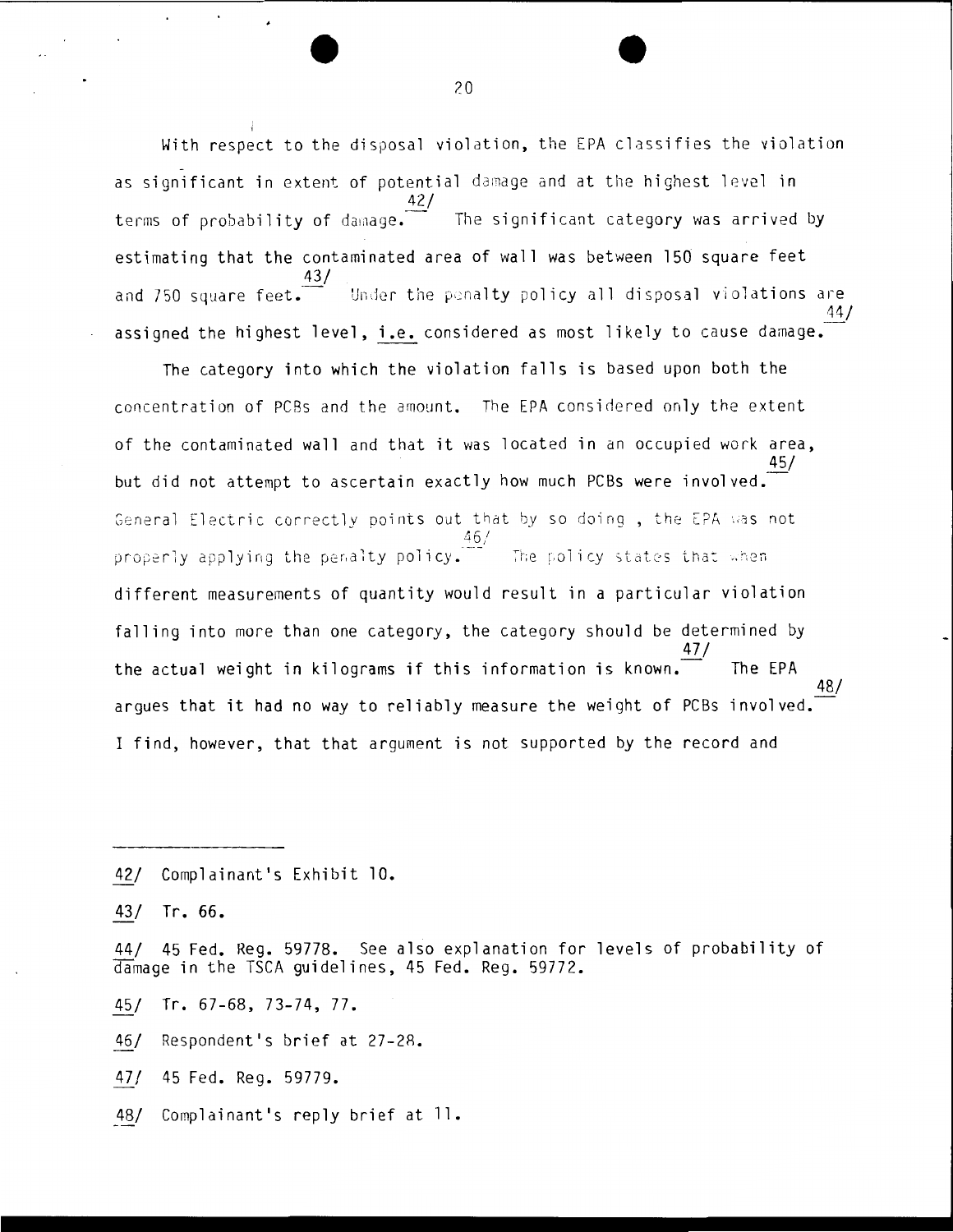that there was information from which the EPA could have ascertained the weight in kilograms for purpose of determining the proper penalty matrix. Measurements made by General Electric at the time of the spill indicated that less than ten pounds of oil containing about 75,000 ppm PCBs were spilled. This would amount to a quantity considerably below the 1,000 kilogram level 50/ which separates the minor from the significant category. The quantity of PCBs not originally cleaned up would be even smaller and probably very much smaller, given the concentration found on the wall of of 13 ppm. True there is the possibility that some of the PCBs may have volatilized between March 1982, when the original cleanup was completed, and October 1982, when the inspection occurred. 52/ Nevertheless, the concentration of PCBs remaining on the wall after the original cleanup was still undoubtedly much

51/ Finding of Fact No. 9.

<sup>49/</sup> Tr. 92-94; Complainant's Exhibit 5. In its conversation with Mr. Homer of the EPA, General Electric stated that it estimated the amount of oil spilled to be two to three quarts. Complainant's Exhibit 5. The quantity categories in the penalty policy are based on the assumption of an average density of PCB fluids of 10 lbs. per gallon. 45 Fed. Reg. 59779. Using that assumption, the spill would have amounted to between 5 and 7.5 pounds of oil.

<sup>50/ 45</sup> Fed. Reg. 59777. One pound is approximately equal to 0.45 kilograms. See U.S. Department of Commerce, National Bureau of Standards, NBS Letter Circular 1051, Rev. Sept. 1976.

<sup>52/</sup> Ms. McKinley testified that there would be no volatilization of PCBs because of their low vapor pressure. Tr. 99-100. Dr. Clark pointed out, however, that also affecting the ability of PCBs to volatilize besides their vapor pressure is the extent of surface area exposed and the size of environment. Tr. 49.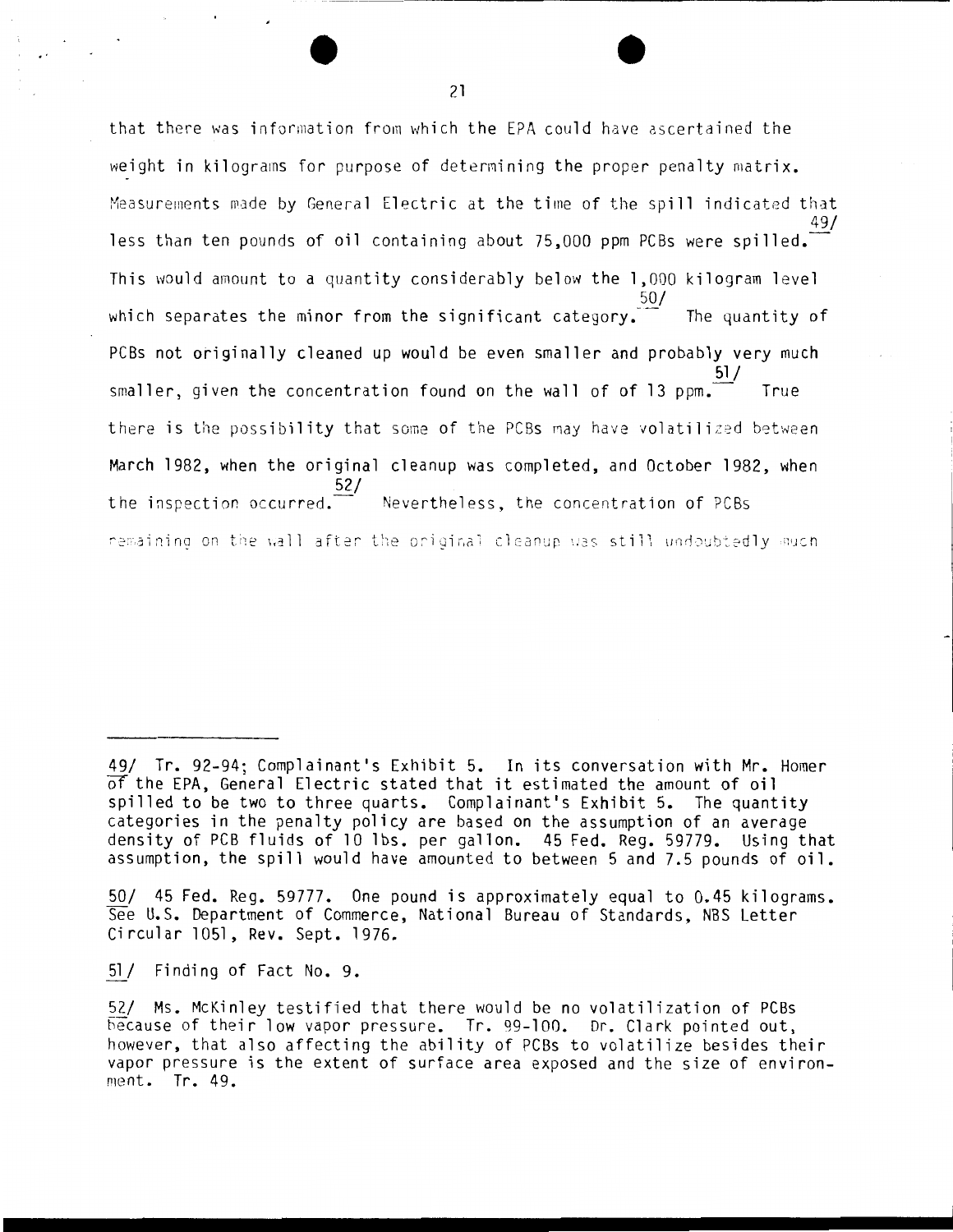closer to that found at the time of inspection, than to the original  $\frac{1}{2}$  concentration of 75,000 ppm. While it would seem more logical to measure the extent of potential damage by the quantity of PCBs not cleaned up rather than by the original quantity spilled, that question need not be resolved  $\dot{f}$  since in either case the quantity was less than 1,000 kilograms.

The burden is on the E?A to prove that its proposed penalty is 54/ appropriate.  $\overline{\phantom{a}}$  Here the EPA seeks to justify its penalty on the grounds that it is in accord with the penalty policy. I find, however, that under the penalty policy, this violation should be classified as minor in extent of potential damage, rather than significant, and as such, the initially determined 55/ penalty should be  $$5,000$  and not  $$17,000$ .

I also find that there are mitigating circumstances which justify a reduction in the initially determined penalty. The TSCA penalty guidelines in accordance with the statutory standard, provide that consideration may also be given to the violator's culpability, or lack thereof, which includes the violator's knowledge of the potential hazards of its conduct and its 56/  $attribute$ . The EPA would appear to characterize the violation as one 57/ evidencing total disregard of the law and of the inherent dangers of PCB. Although General Electric was mistaken as to its obligation under the rules with respect to cleaning up spills, the circumstances do not support the EPA's

- ~/ 45 Fed. Reg. 59773.
- 57/ Complainant's brief at 21.

*<sup>221</sup>* The EPA does not dispute that the original cleanup resulted in removing some of the spilled PCBs. Also, it seems clear that PCBs are not highly volatile. Tr. 49, 99-100.

<sup>54/ 40</sup> C.F.R. 22.24.

<sup>55/ 45</sup> Fed. Reg. 59777.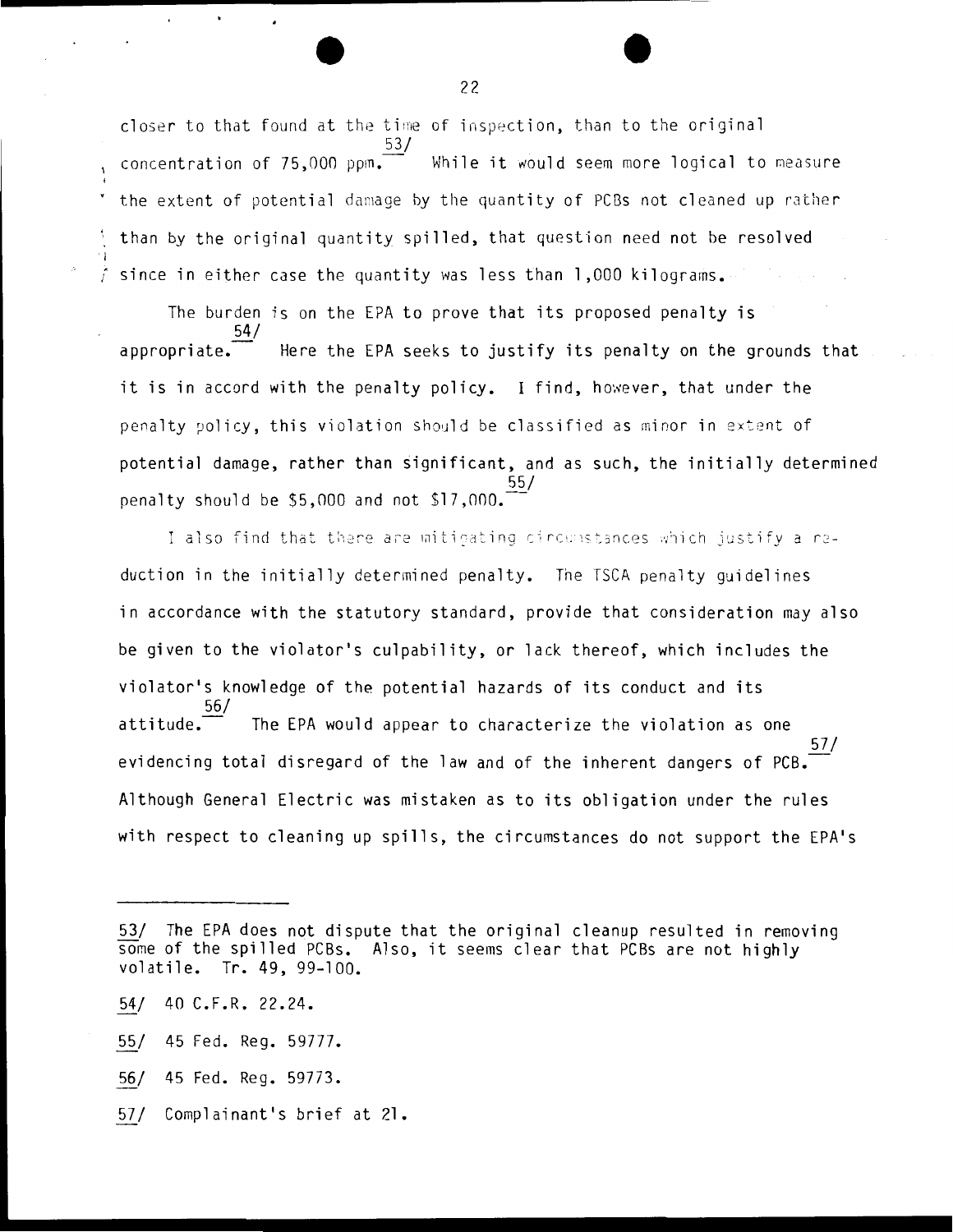characterization of General Electric's conduct. In view of the treatment in the PCB Ban Rule of PCBs in concentrations of less than 50 ppm, General Electric did have some basis for assuming that it was under no obligation to clean up the residue left on the wall after the original cleanup. So far as I know, this is the first case to squarely consider the question of whether the 50 ppm cut-off 58/ applies to the cleanup of spills.  $-$  - Also to be considered is that General Electric on being requested to further cleanup the wall did so and brought the remaining PCBs down to a level found satisfactory by the EPA.

The penalty policy would apparently allow no downward adjustment for a violator who lacked sufficient knowledge of the potential hazard created by his conduct, unless he also lacked control over the situation to prevent occurence 59/ of the violation.  $I$  am not sure that that language is necessarily applicable to a situation where the violator's belief that its conduct did not create a potential hazard has some basis for it, as appears to be the case here. Consequently, taking into account both General Electric's reasons for not cleaning up the spill completely and the fact that it acted promptly and thoroughly to correct the violation, I find that the initially determined penalty should be reduced 25% and that \$3,750, is the appropriate penalty for this violation.

59/ 45 Fed. Reg. 59773.

· '

<sup>58/</sup> The EPA brief at 8, cites language in Judge Jones' opinion in Electric service Co., TSCA-V-C-024 (Initial Decision, August 10, 1982), at 25, to the effect that where a discharge of over 50 ppm PCBs occurs, contamination which through the process of dilution, reduces the level to below 50 ppm, is still regulated by the PCB Ban Rule. The case, however, does not appear to have dealt the question of whether reducing the concentration of PCBs by removing them in a cleanup constitutes dilution.